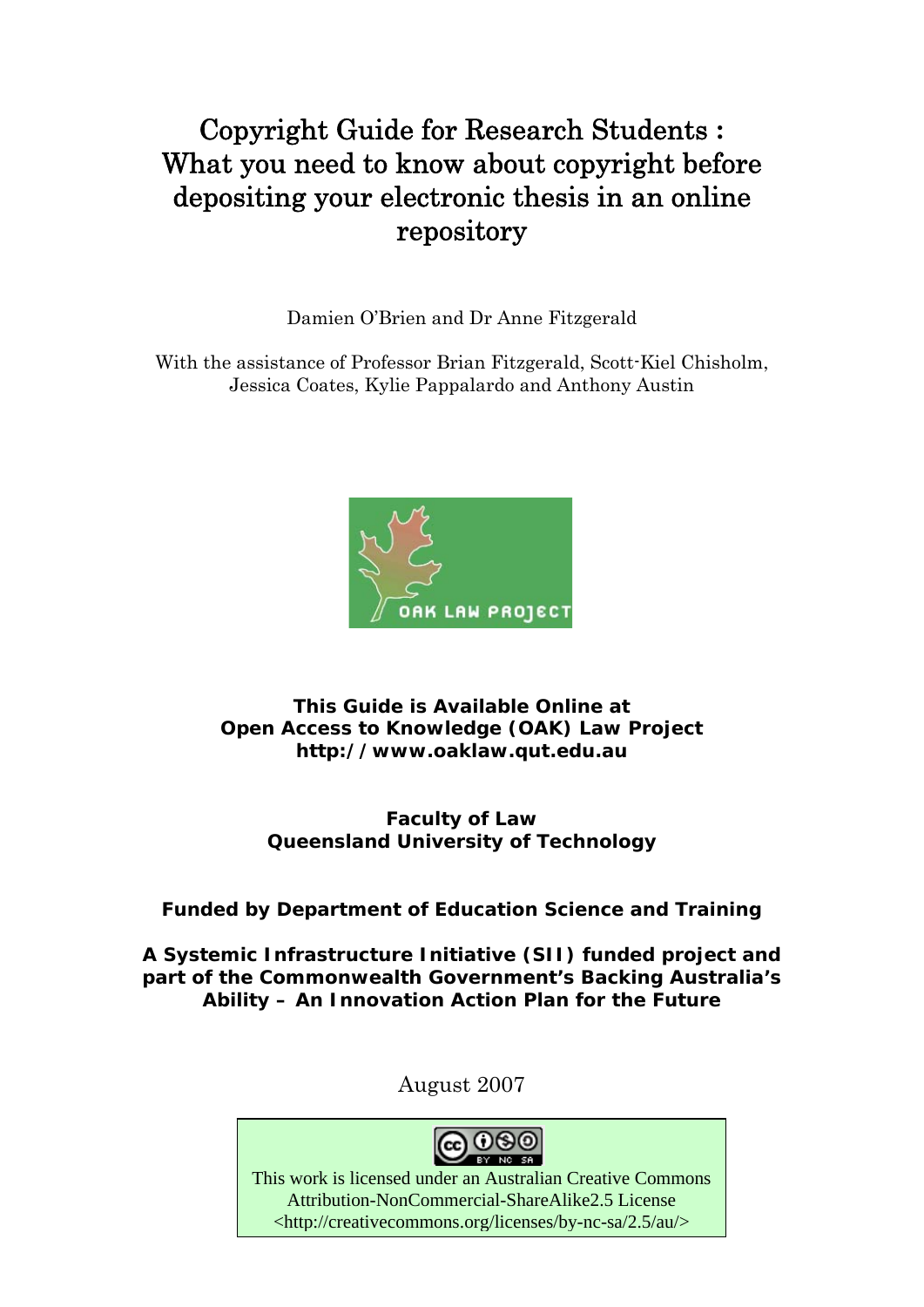# Table of Contents

| $\bf{A}$         | What is copyright?                                     | $\overline{5}$ |  |
|------------------|--------------------------------------------------------|----------------|--|
| B                | Why is copyright relevant to me?                       | 5              |  |
| $\mathbf C$      | How can I tell whether something is protected by       |                |  |
|                  | copyright?                                             | $\overline{5}$ |  |
| D                | What type of material does copyright protect?          | 6              |  |
| E                | Who owns copyright?                                    | 7              |  |
| $\mathbf{F}$     | How long does copyright last?                          | $\overline{7}$ |  |
| $\mathbf G$      | What can I not do with third party copyright material? | 8              |  |
| H                | Are there any exceptions to copyright?                 | 10             |  |
| I                | Criminal provisions                                    | 14             |  |
| ${\bf J}$        | Moral and performers' rights                           | 14             |  |
| K                | Once I have permission, is there anything I cannot do  |                |  |
|                  | with the material?                                     | 15             |  |
| L                | How should I go about obtaining the permission of the  |                |  |
|                  | copyright owner in order to use their material?        | 16             |  |
| M                | The types of copyright licences you need to be aware   |                |  |
|                  | $\sigma$                                               | 17             |  |
| N                | Which Model Third Party Copyright Permission Request   |                |  |
|                  | Letter to Use?                                         | 19             |  |
| $\Omega$         | Common scenarios you may encounter                     | 20             |  |
|                  | Appendix 1                                             | 23             |  |
| Appendix 2       |                                                        |                |  |
| Appendix 3       |                                                        |                |  |
| Appendix 4       |                                                        |                |  |
| Appendix 5<br>29 |                                                        |                |  |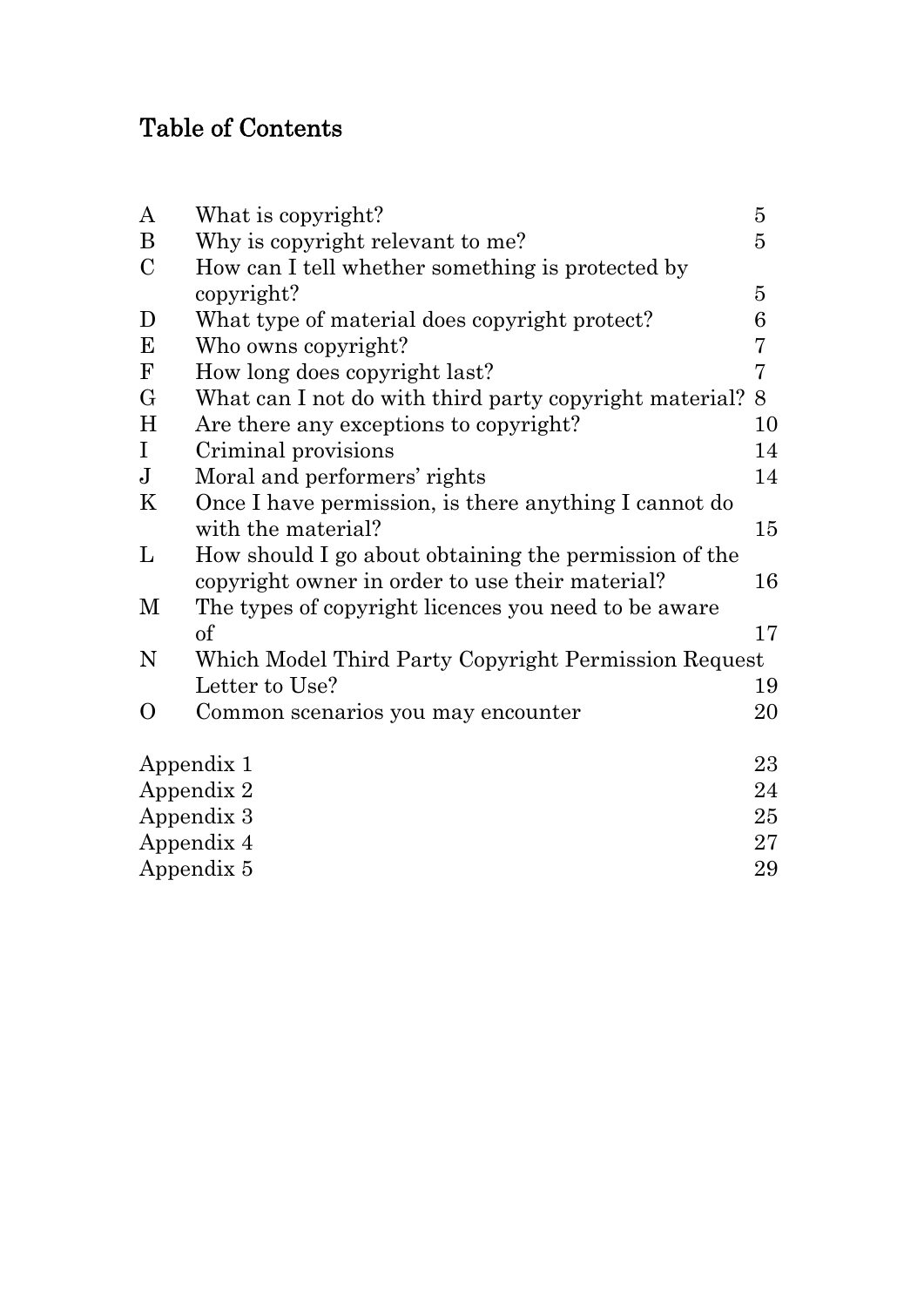# Preface

This Guide has been undertaken as an initiative of the DEST funded Open Access to Knowledge (OAK) Law Project. The Guide implements the recommendations of the OAK Law Project Report No. 1: *Creating a Legal Framework for Copyright Management of Open Access within the Australian Academic and Research Sector*  (2006).

It seeks to explain fundamental issues of copyright in higher degree research (HDR) student theses, including the use of third party copyright material. The Guide provides real life scenarios of when students will need to obtain permission to use third party copyright material, Model Third Party Copyright Request Letters for obtaining permissions from copyright owners and a Model Copyright Compliance Table for students to record and monitor copyright issues in relation to their thesis.

This handbook is a step towards:

- Ensuring that universities, HDR students, research coordinators and repository managers obtain a broad overview of copyright issues applicable to HDR students theses and the submission of those theses into university digital repositories;
- Providing a platform for HDR students to self-manage the use of copyright material in their theses and to be responsible for obtaining permissions from third party copyright owners to use copyright material before submission into repositories; and
- Lessening the risk for universities and HDR students that theses inadvertently contain material which infringes the copyright of third parties.

I am thankful to Damien and Anne for the enormous amount of work they have undertaken and the team of people who have contributed to this Guide. Special thanks goes to QUT library e-Research Access Coordinator Paula Callan and QUT Copyright Officer Margaret Robertson for their assistance and practical feedback. They have all made a very worthwhile and productive contribution.

**Professor Brian Fitzgerald Professor of Intellectual Property and Innovation (QUT) <www.ip.qut.edu.au> Project Leader for Oak Law.**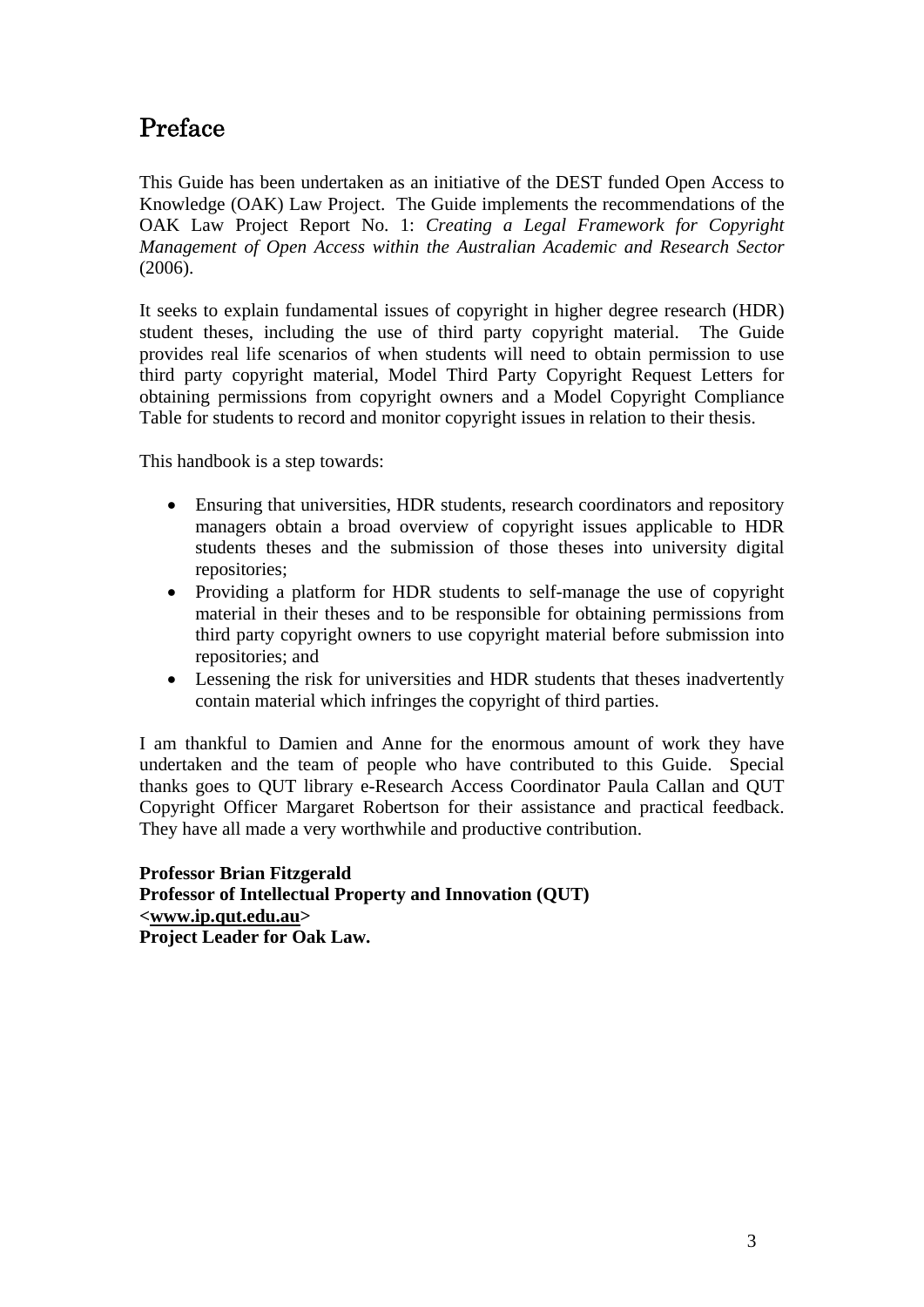**PLEASE NOTE THIS COPYRIGHT GUIDE IS NOT PROVIDED AS LEGAL ADVICE AND SHOULD NOT BE RELIED UPON AS SUCH. THIS COPYRIGHT GUIDE IS ALSO NOT INTENDED TO PROVIDE AN EXHAUSTIVE OVERVIEW OF COPYRIGHT LAW. YOU SHOULD ALWAYS FIRST CONSULT YOUR OWN ACADEMIC INSTITUTION'S SPECIFIC COPYRIGHT GUIDELINES AND POLICIES, AND ANY OTHER COPYRIGHT INFORMATION FOR RESEARCH STUDENTS WHICH YOUR ACADEMIC INSTITUTION PROVIDES.**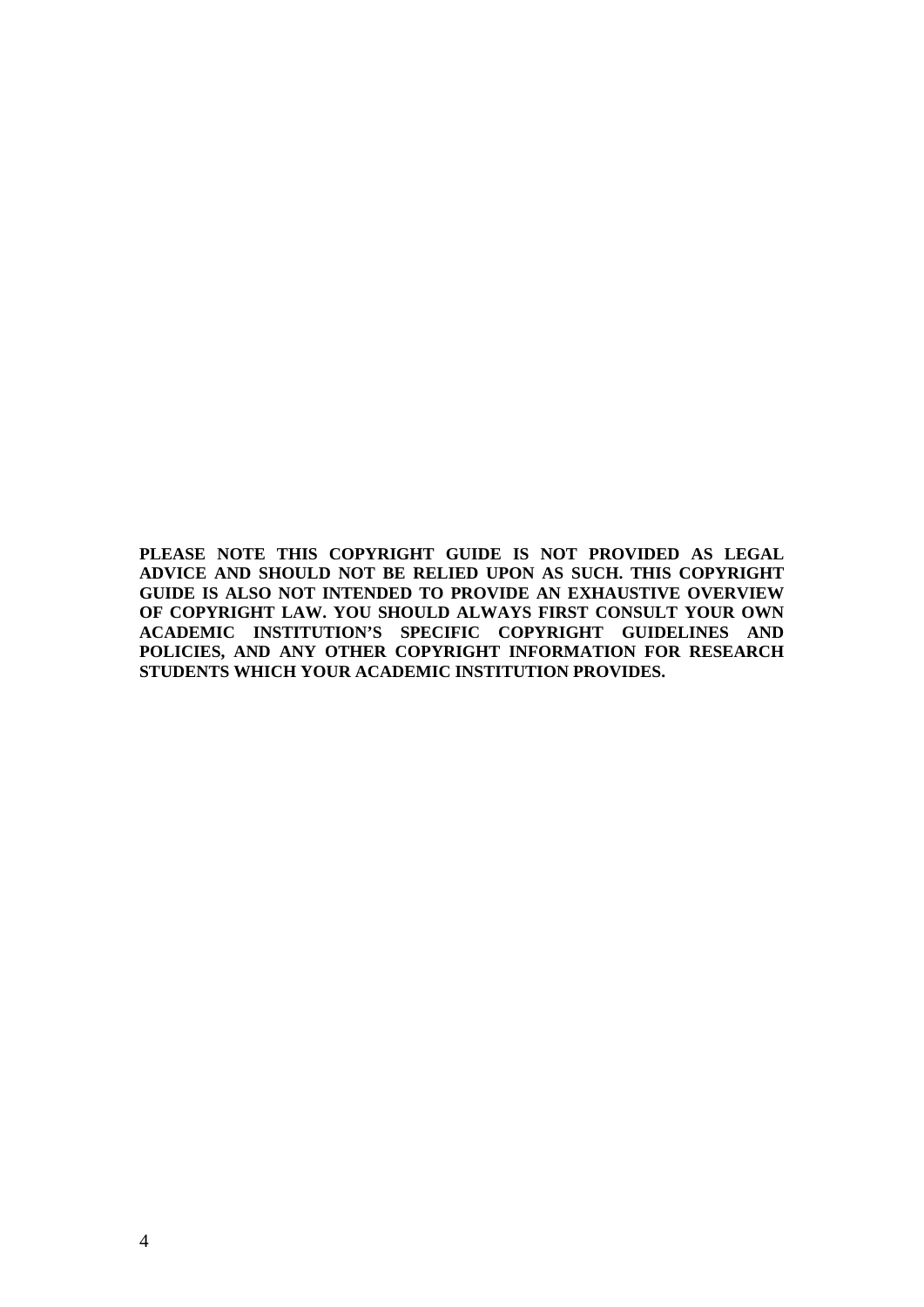Copyright Guide for Research Students **:** What you need to know about copyright before depositing your electronic thesis in an online repository

## A What is copyright?

Copyright is a branch of the area of law known as intellectual property.<sup>1</sup> It enables the copyright owner to control certain acts (such as copying and uploading to the Internet) and to prevent others from using copyright material without permission, unless an exception applies [See paragraph G 'Are there any exceptions to copyright?'].<sup>2</sup> In Australia, the legislation which governs copyright law is the *Copyright Act 1968* (Cth) (*Copyright Act*).3

Copyright serves an economic function as well as protecting personal rights such as moral or performers' rights. It enables the person who creates the work to receive the benefit of that work. This is achieved by granting the creator of the copyright work monopoly rights in their creation for a limited time, thereby enabling them to receive remuneration for certain uses of their creations.

## B Why is copyright relevant to me?

It is important that you are aware of copyright issues when you are writing your thesis. You will most likely own copyright in your thesis as the thesis author, unless you have assigned or transferred the copyright to someone else, such as a funding organisation or scholarship provider. It is also important that you understand copyright as you may wish to include third party copyright material (that is copyright material owned by another party, other than yourself) in your thesis. As you do not own copyright in this third party material, it will be particularly important that you understand the copyright issues involved, in order to avoid infringing someone else's copyright.

## C How can I tell whether something is protected by copyright?

Copyright protection is automatic once the criteria outlined in the *Copyright Act* have been met [See paragraph C 'What type of material does copyright protect?']. There is no requirement to register, deposit copies of the work with authorities, or pay a fee to

For the text of the *Copyright Act 1968* (Cth) see

<sup>&</sup>lt;sup>1</sup> For an overview of intellectual property see Anne Fitzgerald, *Intellectual Property* ( $2<sup>nd</sup>$  ed, 2002) 1-17; Anne Fitzgerald and Brian Fitzgerald *Intellectual Property in Principle* (2004) 1-27. 2

<sup>&</sup>lt;sup>2</sup> Anne Fitzgerald, *Intellectual Property* (2<sup>nd</sup> ed, 2002) 57-58; Anne Fitzgerald and Brian Fitzgerald *Intellectual Property in Principle* (2004) 82-84.

http://www.austlii.edu.au/au/legis/cth/consol\_act/ca1968133/.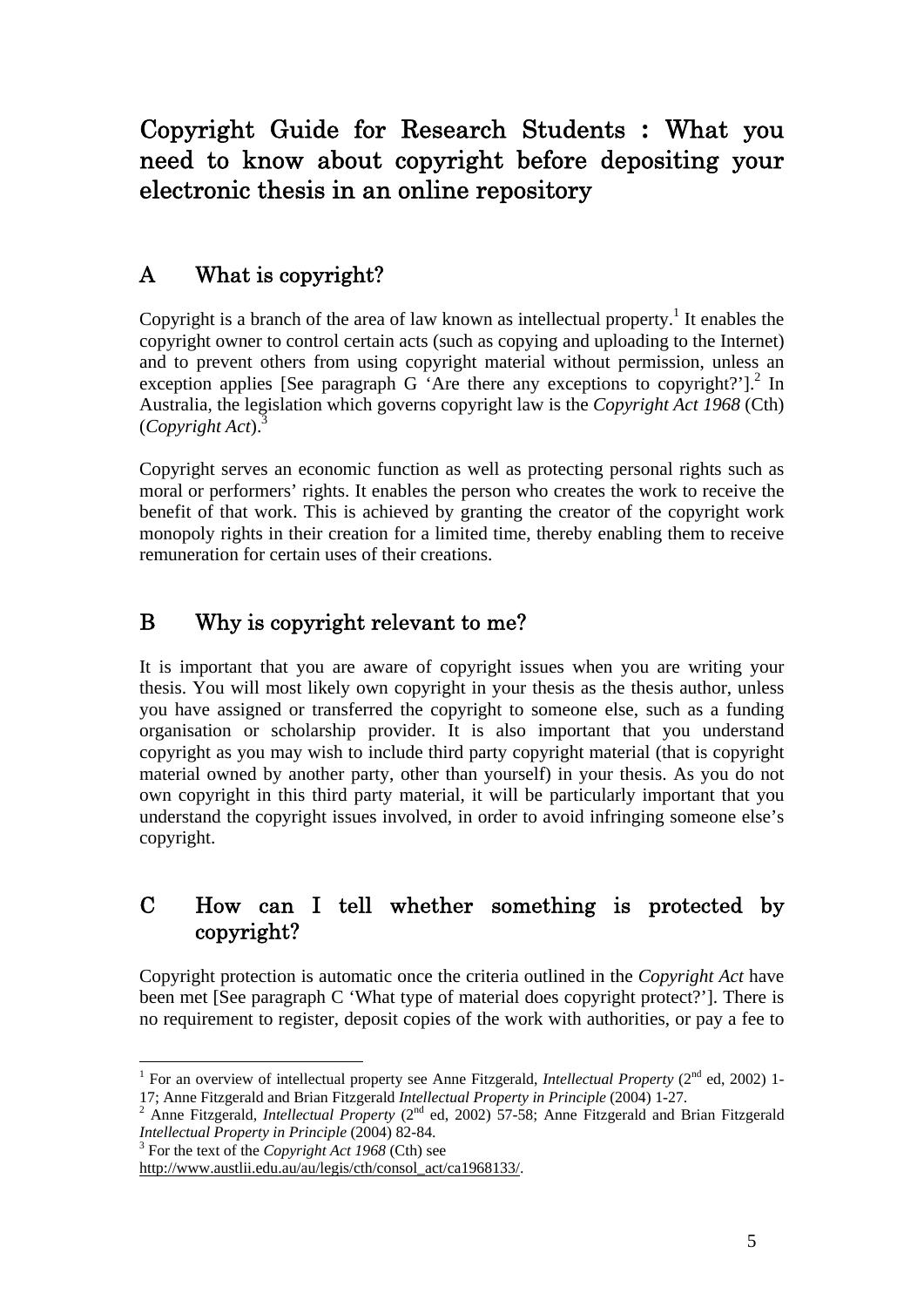obtain copyright protection.<sup>4</sup> Some materials have a copyright notice  $(\mathbb{O})$ , name of copyright owner, year of publication) displayed on them to notify users that they are protected by copyright. However, it is not necessary to include a copyright notice on copyright material and its absence will not mean that the material is not protected.

## D What type of material does copyright protect?

One of the fundamental principles of copyright law is that copyright does not protect ideas, information or facts. Instead copyright protects the form in which those ideas, information or facts are expressed. It follows that copyright is not infringed where the same idea is expressed in a substantially different way, that is, the way in which those ideas are expressed is original and is not copied from an existing work.

Accordingly, copyright protects a wide range of materials which:

- are original, that is, they are the work of the author and not simply a copy;
- involve the expression of ideas or information; and
- exist in a tangible or material form.

The *Copyright Act* divides the types of materials which are protected by copyright into two categories:

- 1. "works" which include literary, dramatic, musical and artistic works; and
- 2. "subject matter other than works" (also known as "other subject matter") which include sound recordings, cinematograph films, and sound and television broadcasts.

### literary works

The term "literary work" is taken to cover a broad category of materials which are expressed in printed or written form, regardless of literary style or merit.<sup>5</sup> Examples of a "literary work" are books, articles, transcripts, tables, databases, computer program code and lyrics. Literary works are likely to be the most common type of material protected by copyright which you will encounter in writing your thesis.

### dramatic works

The "dramatic works" category covers works which are intended to be performed or presented, such as a play, a choreographic show or the scenario or screenplay for a cinematograph film (but importantly, not the film itself). $<sup>6</sup>$ </sup>

#### musical works

The term "musical work" is not defined, however, it is taken to extend to any composition of sound or noises provided they are fixed in some form. Examples include the musical score, composition, or sounds recorded on a tape, cassette, compact disk or other form of technology, including storage on a computer.

 $4$  Note that in some jurisdictions (for example the United States) there are a number of advantages associated with copyright registration. 5 *Copyright Act 1968* (Cth) s 10(1)

http://www.austlii.edu.au/au/legis/cth/consol\_act/ca1968133/s10.html. 6

 $6$  Ibid.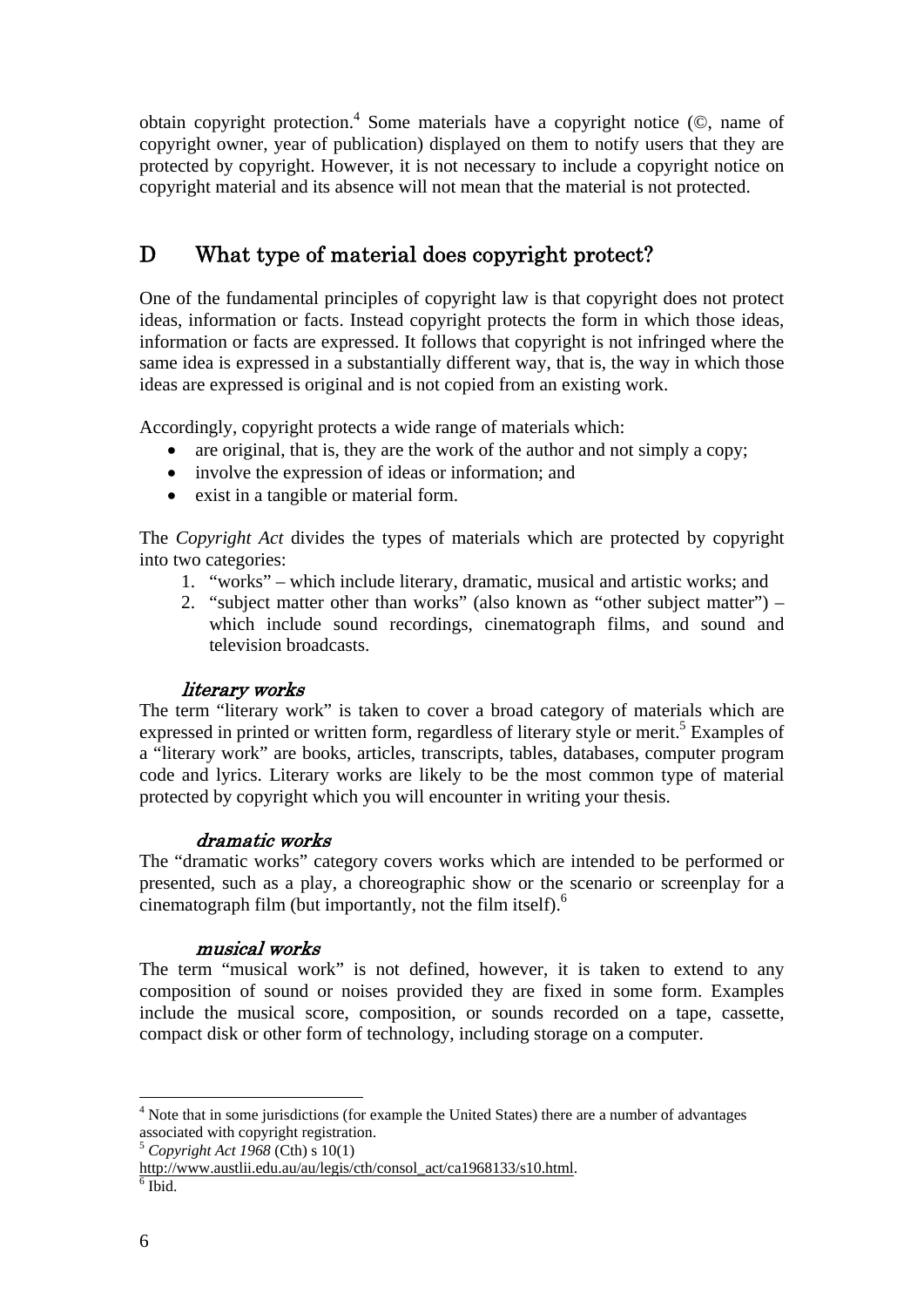#### artistic works

The term "artistic work" is defined to include paintings, sculptures, drawings (for example diagrams, maps, charts or plans), engravings, photographs, buildings or models of buildings, regardless of artistic quality or merit, or any other work of artistic craftsmanship.<sup>7</sup>

#### sound recordings

The term "sound recording" is defined to include the aggregate of sounds embodied in a record, including a compact disc, record, audiotape, digital file or any other technology.8

#### cinematograph films

A "cinematograph film" extends to the protection of moving pictures and any associated sounds, in any form.<sup>9</sup> Therefore, films, videos, television programs, commercials and multimedia works will all be protected by copyright.

#### sound and television broadcasts

The "sound and television broadcast" category provides protection for both sound and television broadcasts based on underlying copyright material, as well as live broadcasts of news, sports events and unscripted interviews which have no underlying copyright content. $10$ 

## E Who owns copyright?

Generally, the person who has creates or makes the material will own the copyright in it. The person who makes or creates a work is generally called the author, for example the writer of text or the maker of a film or sound recording. Copyright ownership can be transferred, for example by assignment or by being bequeathed in a will. It is possible for copyright to be transferred to one or more individuals or companies. For example, often a publisher of a book or journal in which a chapter or article is published will have the author assign copyright in the material to the publisher.

## F How long does copyright last?

Copyright lasts for a certain period, after which the material passes into the public domain. If copyright has expired, you can use the material without seeking the permission of the copyright owner. However, if the duration of copyright has not expired, the permission of the copyright owner will be required.

<sup>7</sup> Ibid.

<sup>8</sup> Ibid.

<sup>9</sup>  *Copyright Act 1968* (Cth) s 10(1)

http://www.austlii.edu.au/au/legis/cth/consol\_act/ca1968133/s10.html. <sup>10</sup> *Copyright Act 1968* (Cth) s 87

http://www.austlii.edu.au/au/legis/cth/consol\_act/ca1968133/s87.html.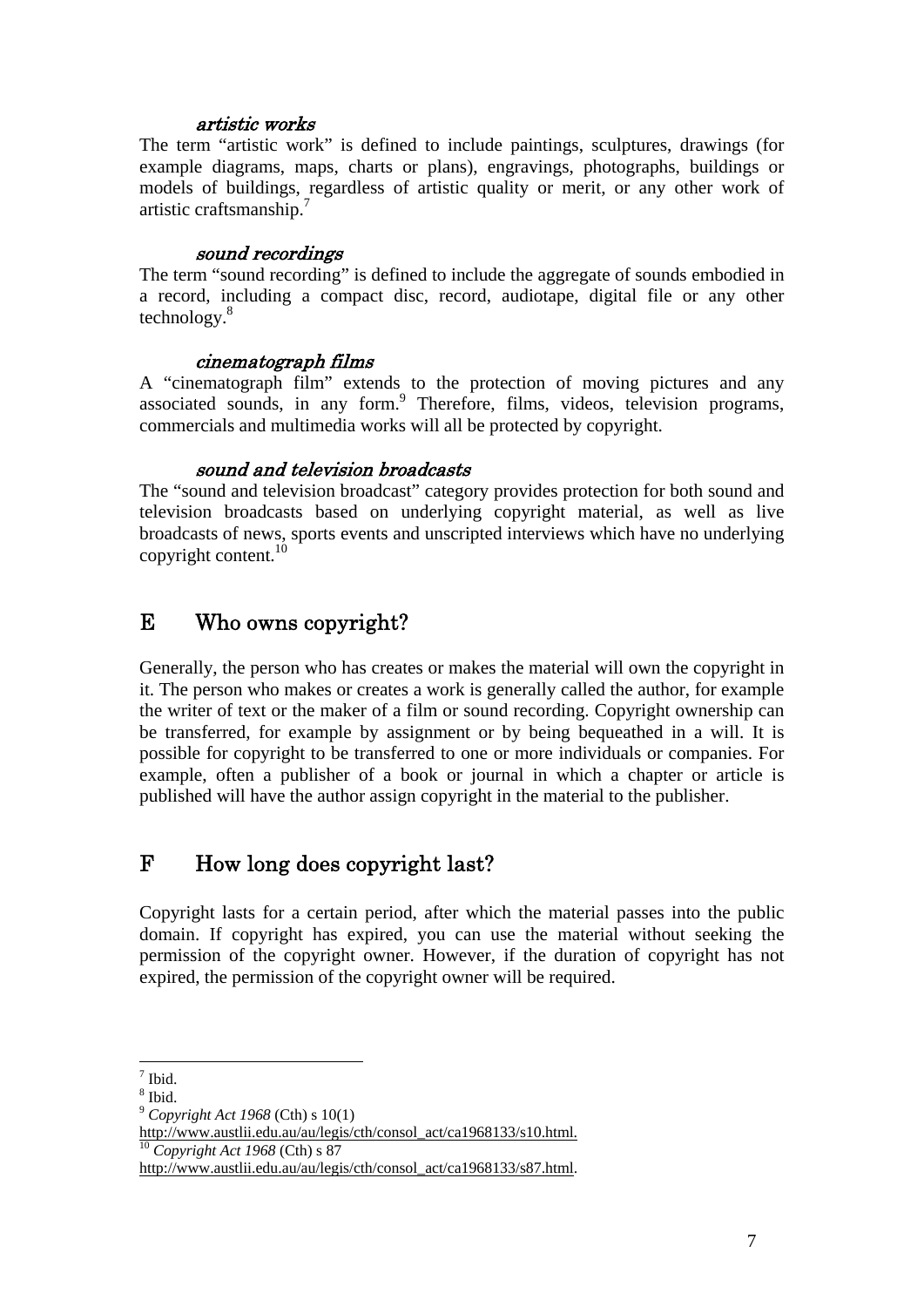| <b>Type of material</b>                  | Length of copyright period                  |  |  |  |
|------------------------------------------|---------------------------------------------|--|--|--|
| Literary, dramatic, musical and artistic | 70 years from the end of the calendar       |  |  |  |
| works which have been published          | year in which the author died               |  |  |  |
| Literary, dramatic, musical and artistic | 70 years from the end of the calendar       |  |  |  |
| works (but not computer programs)        | year in which the work is first published   |  |  |  |
| which have not been published or made    | or made available to the public             |  |  |  |
| available to the public                  |                                             |  |  |  |
| Sound recordings and cinematograph       | 70 years from the end of the calendar       |  |  |  |
| films                                    | year in which the sound recording or        |  |  |  |
|                                          | cinematograph film was first published      |  |  |  |
| Sound and television broadcasts          | 50 years from the end of the calendar       |  |  |  |
|                                          | year in which the sound or television       |  |  |  |
|                                          | broadcast was first broadcast <sup>11</sup> |  |  |  |

## G What can I not do with third party copyright material?

The copyright owner has a number of exclusive rights over their copyright material. These exclusive rights are dependent upon the various categories of material protected by the *Copyright Act* (See paragraph C 'What type of material does copyright protect?'). However, the general rule is that if material is protected by copyright, you cannot do certain acts with it, unless you have been authorised by the copyright owner or one of the exceptions to copyright applies.

#### For **literary, dramatic and musical works**, you cannot:

- reproduce it in a material form;
- publish it, (make available to the public):
- perform it;
- communicate it to the public (make available in electronic form);
- make an adaptation of a work, for example write a screen-play (dramatic work) from a novel (literary work), translate a book into another language, or transform a novel into a cartoon strip; and
- control rental, where the work is a computer program or is reproduced in a sound recording.<sup>12</sup>

For **artistic works**, you cannot:

- reproduce it in a material form;
- publish it (make available to the public); and

 $11$  Note this is only an overview of the duration of copyright, for a more detailed discussion see your academic institution's copyright guidelines. Note also that moral rights [See paragraph J] will run as long as the copyright. The protection period of a performance [See paragraph J] is the period beginning on the day when the performance was given and ending at the end of the period of 20 calendar years after the calendar year in which the performance was given (*Copyright Act 1968* (Cth) s 248CA) except under s 248QA where the protection period of a performance is the period beginning on the day when the performance was given and ending at the end of the period of 50 calendar years after the calendar year in which the performance was given. S 248QA applies to sound recordings of a performance and relates to criminal offences.

<sup>12</sup> *Copyright Act 1968* (Cth) s 31(1)

http://www.austlii.edu.au/au/legis/cth/consol\_act/ca1968133/s31.html.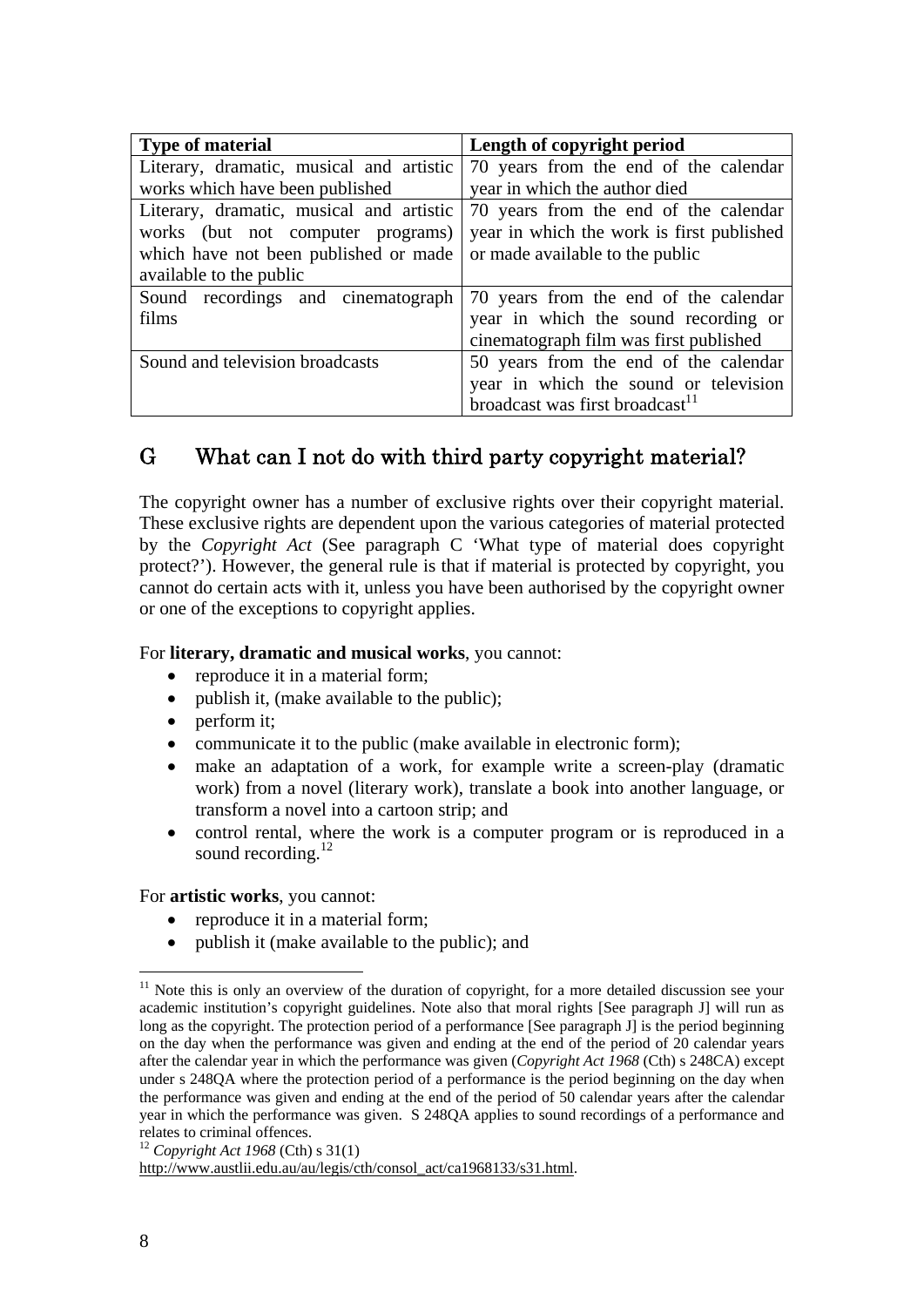• communicate it to the public (make available in electronic form).<sup>13</sup>

### For **sound recordings**, you cannot

- make a copy;
- cause it to be heard in public;
- communicate it to the public (make available in electronic form); and
- $\epsilon$  control rental.<sup>14</sup>

#### For **cinematograph films**, you cannot:

- make a copy;
- cause it to be seen or heard in public; and
- communicate it to the public (make available in electronic form).<sup>15</sup>

### For **television and sound broadcasts**, you cannot:

- make a sound recording of a television or sound broadcast and make a copy of the sound recording;
- make a film of a television broadcast or a copy of such film;
- re-broadcast the broadcast: and
- communicate it to the public (make available in electronic form).<sup>16</sup>

From the perspective of writing your thesis, the most common acts which you will be prevented from undertaking without the permission of the copyright owner, will be reproducing in a material form, and communicating the copyright owner's material to the public, unless one of the exceptions to copyright clearly applies.

The term "reproduce" means to make a copy of the copyright material. You can use ideas or the main purpose of another's work without seeking permission if you paraphrase it. However, you must still always reference the paraphrasing to the original source, and comply with your institution's academic dishonesty and plagiarism guidelines.

As many theses are now published online via databases like the Australasian Digital Theses Program, you need to be aware that you and/or your educational institution may "communicate" any text, diagrams or other material which is included in your thesis.17 You and/or your educational institution may also "reproduce" any text, diagrams or other materials included in your thesis when it becomes published in a print version, as well as when it is made available online, for example on the Australasian Digital Theses website.

 $13$  Ibid.

<sup>&</sup>lt;sup>14</sup> Copyright Act 1968 (Cth) s 85 http://www.austlii.edu.au/au/legis/cth/consol\_act/ca1968133/s85.html.<br><sup>15</sup> Copyright Act 1968 (Cth) s 86 <u>http://www.austlii.edu.au/au/legis/cth/consol\_act/ca1968133/s86.html.</u><br><sup>16</sup> Copy

http://www.austlii.edu.au/au/legis/cth/consol\_act/ca1968133/s10.html.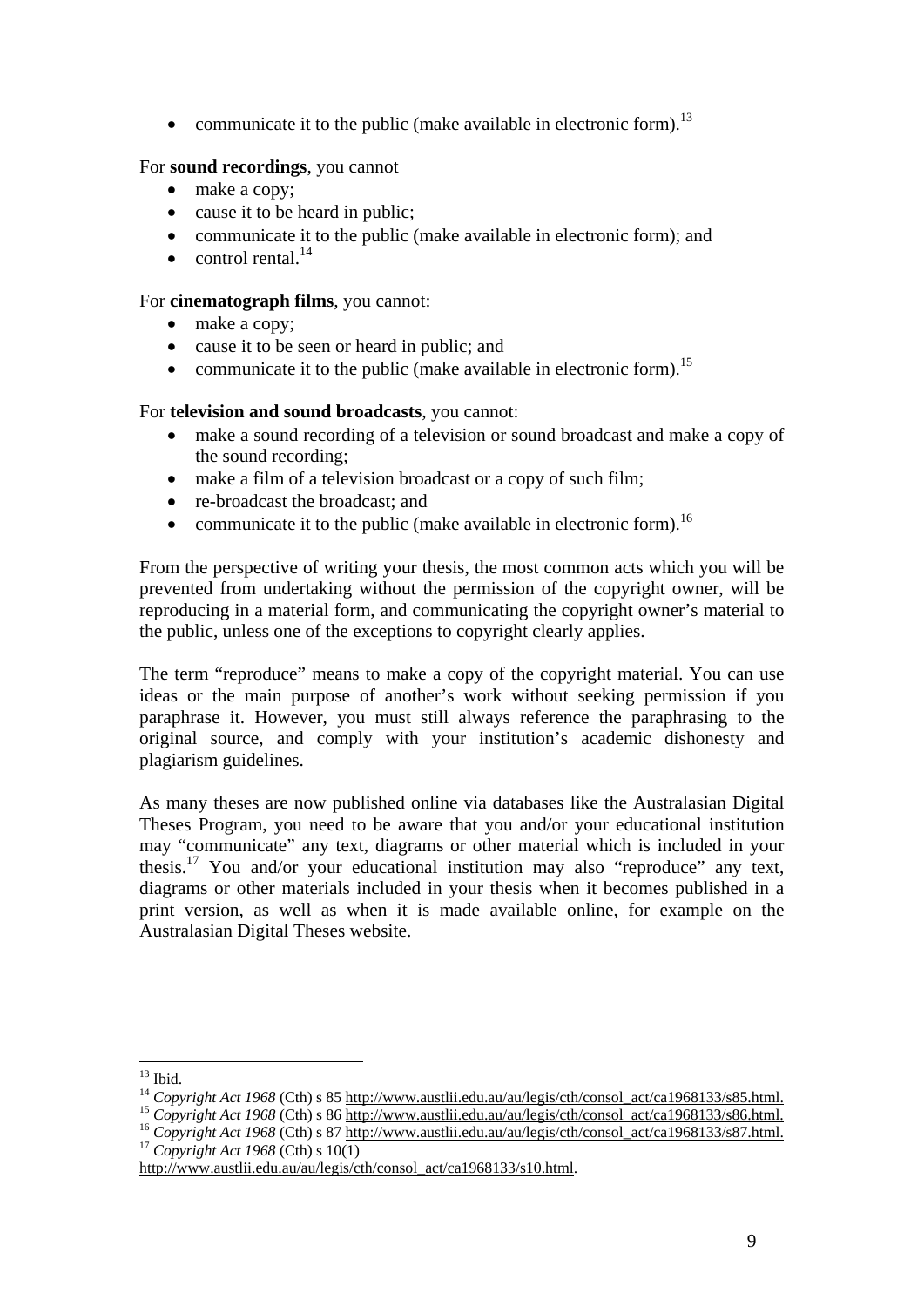## H Are there any exceptions to copyright?

There are a number of circumstances in which certain dealings with material protected by copyright will be permitted, without the permission of the copyright owner. When considering the exceptions to copyright, you should take the following steps:

- **1. Where you are including third party material in your thesis, does the part you are including constitute a substantial part of the third party copyright material?** 
	- **a. If no, you are free to include it in your thesis.**
	- **b. If yes, you will need to obtain the permission of the copyright owner, or consider whether any of the fair dealing provisions or other exceptions apply.**
- **2. Does your use of the material you are including in your thesis fall within any of the fair dealing provisions or other exceptions?** 
	- **a. If yes, you are free to include it in your thesis, even if it constitutes a substantial part.**
	- **b. If no, you will need to obtain the permission of the copyright owner before including the third party material in your thesis.**

## 1 A substantial part

Importantly, copyright will not be infringed where an insubstantial part of the copyright material is dealt with, even if the act is undertaken without the permission of the copyright owner. The following is a short guide to assist you in determining what a substantial part is for some of the most common material protected by copyright, which you are likely to encounter when writing your thesis.

### **Diagrams/photographs**

Each individual diagram or photograph will constitute an individual work in itself. Therefore, if you reproduce or copy a diagram or photograph in your thesis in its entirety, it is likely to be a substantial part and the permission of the copyright owner will be required in order to use the diagram or photograph in your thesis, unless one of the defences or other exceptions to copyright clearly applies.

**If you are including a diagram or photograph which is not your own work in your thesis, you will need to obtain the permission of the copyright owner, unless one of the defences or other exceptions to copyright clearly applies.** 

**Text** 

I

If you are including the whole text of a work (for example a whole article or conference paper) in your thesis, this will be a substantial part and you will require the permission of the copyright owner in order to use the material in your thesis, unless one of the defences or other exceptions to copyright clearly applies.

However, if you are including anything less than the whole of the text of a work, an assessment needs to be made as to whether this will constitute a substantial part of the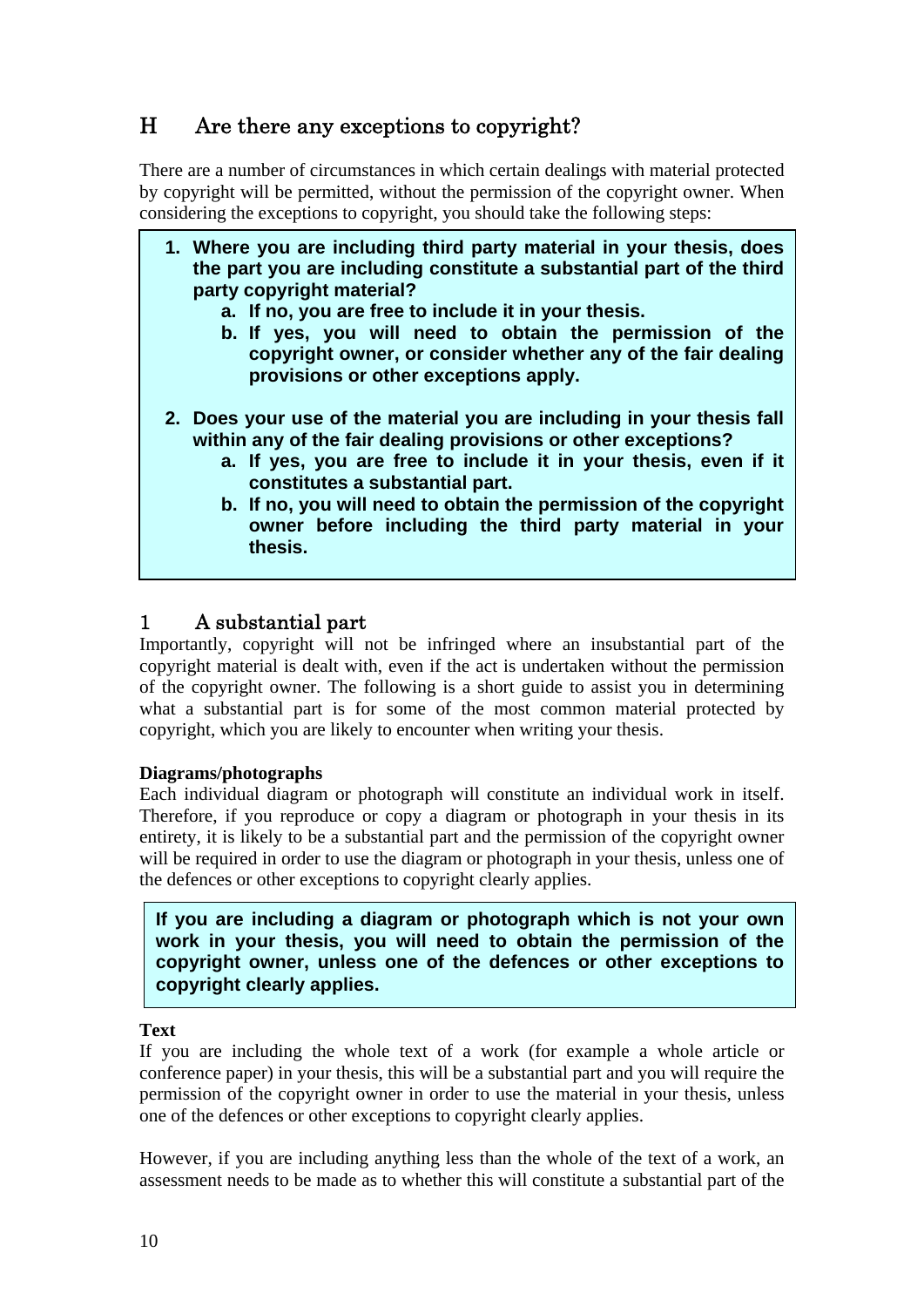work. It is likely that such assessments will need to be determined upon a case by case basis. As a general rule, whether something is a substantial part or not is determined by taking into account the quality of the part taken, as opposed to its quantity and the importance the part taken bears in relation to the work as a whole, for example whether it is an essential or material part of the work.

Therefore, if you are in any doubt as to whether the part of the text you are including in your thesis is a substantial part or not, you should always seek the permission of the copyright owner before including the material in your thesis, unless one of the defences or other exceptions to copyright clearly applies.

**If you are including the entire text of a work (for example a journal article or conference paper) in your thesis you will need to obtain the permission of the copyright owner, unless one of the defences or other exceptions to copyright clearly applies.** 

**If you are including anything less than the whole of a work (for example a paragraph from a journal article), you need to determine whether the part taken constitutes a substantial part. However, it is advisable that you seek the permission of the copyright owner before including it in your thesis, if you are in any doubt as to whether it constitutes a substantial part, unless one of the defences or other exceptions to copyright clearly applies.** 

#### **Sound recordings, cinematograph films and sound and television broadcasts**

If you are including the whole sound recording, cinematograph film or sound and television broadcast in your thesis this will constitute a substantial part and you will require the permission of the copyright owner in order to use the material in your thesis, unless one of the defences or exceptions to copyright clearly applies.

However, if you are including something less than the whole of the sound recording, cinematograph film or sound and television broadcast, an assessment will need to be made as to whether this constitutes a substantial part of the work. The factors discussed above in relation to a substantial part of text should be applied. However, you should note that this is an uncertain area of the law and if you are in any doubt, you should consider obtaining the permission of the copyright owner before including the material in your thesis, unless one of the defences or other exceptions to copyright clearly applies.

**If you are including the entire sound recording, film, or sound and television broadcast in your thesis you will need to obtain the permission of the copyright owner, unless one of the defences or other exceptions to copyright clearly applies.** 

advisable that you seek the permission of the copyright owner before including it in your thesis, if you are in any doubt as to whether it **If you are including anything less than the whole sound recording, film, or sound and television broadcast, you need to determine whether the part taken constitutes a substantial part. However, it is advisable that you seek the permission of the copyright owner before constitutes a substantial part, unless one of the defences or other exceptions to copyright clearly applies.**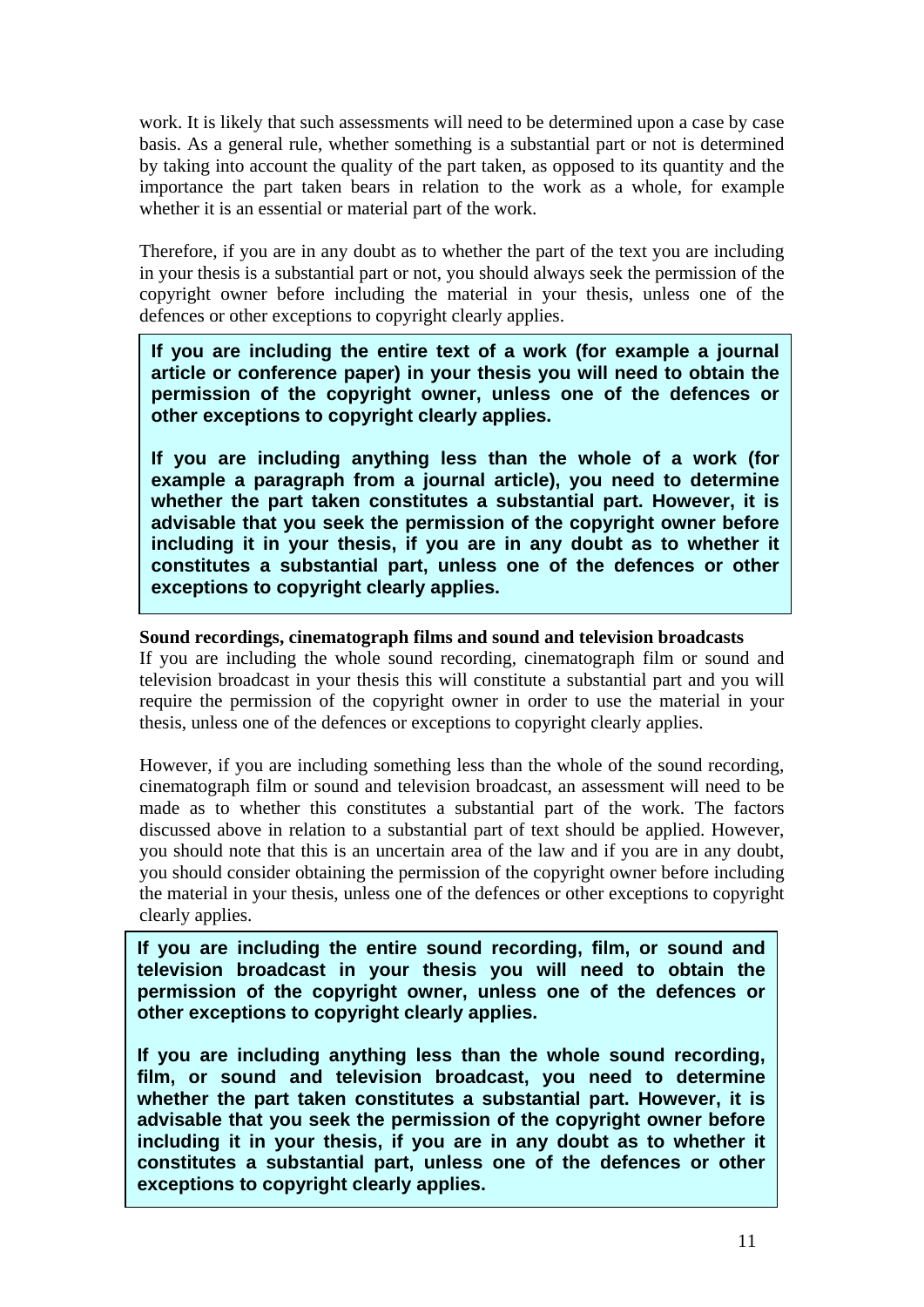## 2 Fair dealing and other exceptions

The fair dealing provisions permit the use of copyright material in certain circumstances, providing the dealing is fair. Accordingly, copyright will not be infringed – even where a substantial part is dealt with, without the permission of the copyright owner – if it is for the purposes of research or study, criticism or review, parody or satire, reporting news, or judicial proceedings or professional advice, and its use is deemed to be fair. The term "fair" is not defined in the *Copyright Act*, although it is defined for some purposes (for example for the purposes of research or study). However, "fair" is generally determined according to what will amount to a "fair" dealing in all of the circumstances, including the nature and purpose of the dealing. In this regard, you should carefully note that the potential application of these provisions remains somewhat uncertain, particularly in regard to research or study.

- **1. Have you used the material protected by copyright in your thesis for the purposes of:** 
	- **a. research or study;**
	- **b. criticism or review;**
	- **c. parody or satire;**
	- **d. reporting news; or**
	- **e. judicial proceedings or professional advice.**
- **2. If you have, is its use fair?**
- **3. If it is for one of the above purposes and its use is fair, then you are free to include it in your thesis, even if it constitutes a substantial part.**
- **4. However, if your use of the material is not for one of the above purposes or your use is not deemed to be fair, then you will need to obtain the permission of the copyright owner before including it in your thesis, unless one of the other exceptions to copyright clearly applies.**

### criticism or review

You will not infringe copyright in someone else's material that you are including in your thesis if you are using it for the purposes of criticism or review and your use is deemed to be fair. Although, the *Copyright Act* does not define the terms "criticism" or "review", they are generally held to have their ordinary literal meaning. That is for "criticism" – the act of analysing and judging the quality of the work or passing judgement as to its merits; and for "review" – a critical article or report on some literary work, commonly known as a critique. The "criticism or review" exception is likely to give you more protection if you are only including short extracts from the material and then reviewing their content, conclusions, analysis or process. However, you must be genuinely analysing their merit or reviewing them, not simply quoting them as illustrations and then writing your own opinion/conclusion and your use of the material must be fair.

#### parody or satire

Similarly, you will not infringe copyright in someone else's material you are including in your thesis, if you are using it for the purposes of parody or satire and your use is deemed to be fair. However, the extent to which acts of parody or satire will be permitted under this provision is yet to be settled. Therefore, if you are in any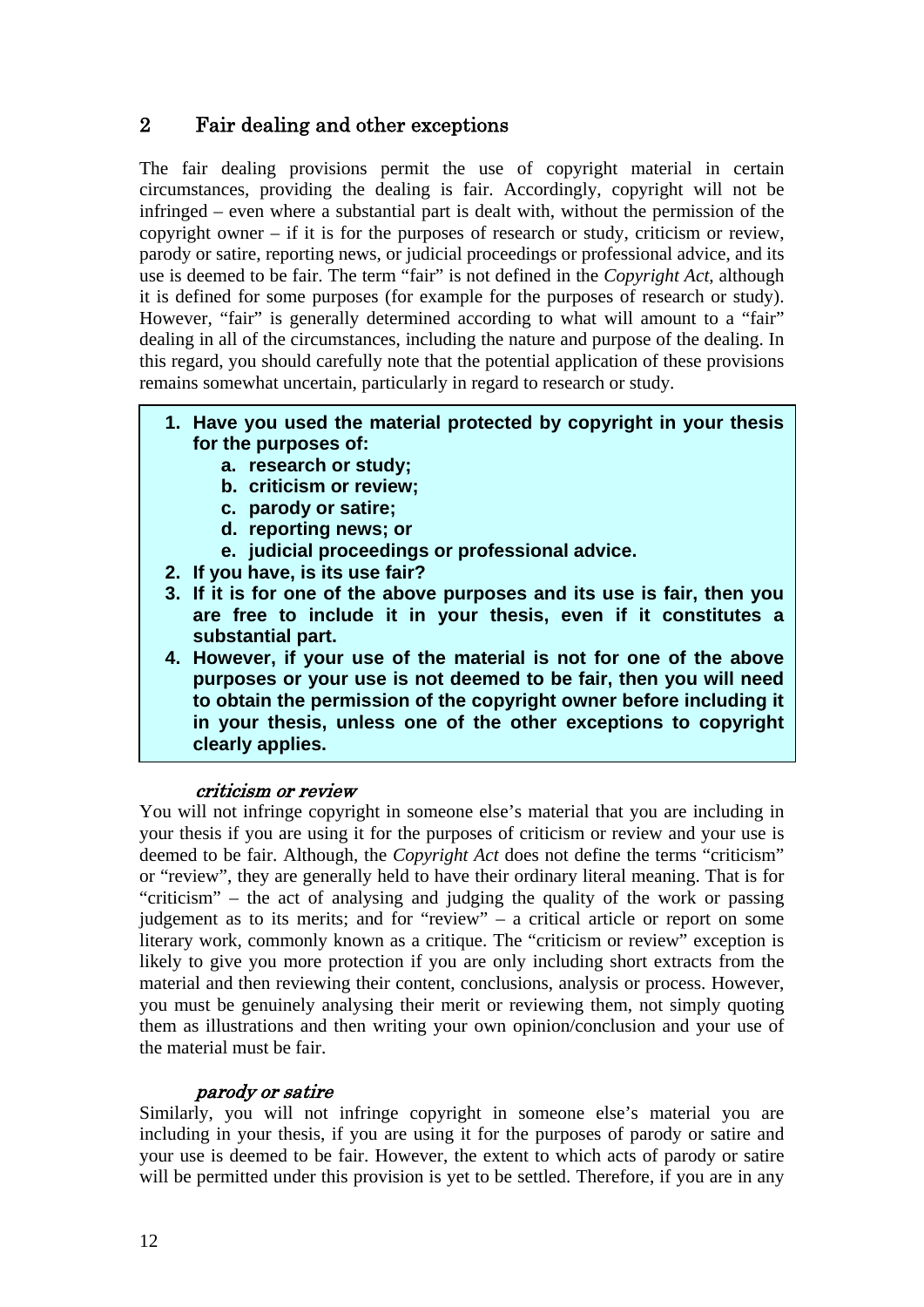doubt as to whether your use of the material is for the purposes of parody or satire you should obtain the permission of the copyright owner before including the material in your thesis, unless one of the other fair dealing defences or other exceptions to copyright clearly applies.

### research or study

The most common question you are likely to encounter when considering the issue of fair dealing is whether you have used the material for the purposes of research or study. Under the *Copyright Act* you will not infringe copyright in someone else's material you are including in your thesis, if you are using it for the purposes of research or study and your use of the material is fair. The terms "research" or "study" are not defined in the *Copyright Act*. However, they have been held to have their ordinary dictionary meaning – that is, a diligent and systematic enquiry or investigation into a subject in order to discover facts or principles.

In determining whether a dealing with material protected by copyright will constitute fair dealing for the purposes of research or study, it is necessary to have regard to the following factors:

- the purpose and character of the dealing;
- the nature of the work or adaptation;
- whether the work or adaptation can be obtained within a reasonable time at an ordinary commercial price;
- the impact of the dealing on the potential market for the work, the value of the work or its adaptation; and
- where only part of the work or adaptation had been reproduced, the amount and substantiality of the part copied in relation to the work or adaptation as a whole. $18$

You should note that the current fair dealing provisions relating to research or study are likely to only apply to research or study in its literal sense. For example, you will be permitted to photocopy a fair amount from a textbook or journal article for the purposes of researching your thesis. However, it is unlikely that this will extend to disseminating and communicating your research in the electronic version of your thesis.

In determining "fair" for the purposes of research or study in this sense, the reproduction of a literary, dramatic or musical work contained in an article in a periodical is taken to be a fair dealing, unless another article in the same publication has been reproduced for the purpose of different research or a different course of study. However, where the work being reproduced is not an article in a publication, the reproduction will only be taken to be a fair dealing if it does not involve the taking of more than a "reasonable portion". The term "reasonable portion" is defined as:

- (a) For literary, dramatic or musical works that are contained in a published edition of at least 10 pages:
	- 10% of the number of pages in the edition; or

<sup>18</sup> *Copyright Act 1968* (Cth) s 40(2)

http://www.austlii.edu.au/au/legis/cth/consol\_act/ca1968133/s40.html. See also s 103C http://www.austlii.edu.au/au/legis/cth/consol\_act/ca1968133/s103c.html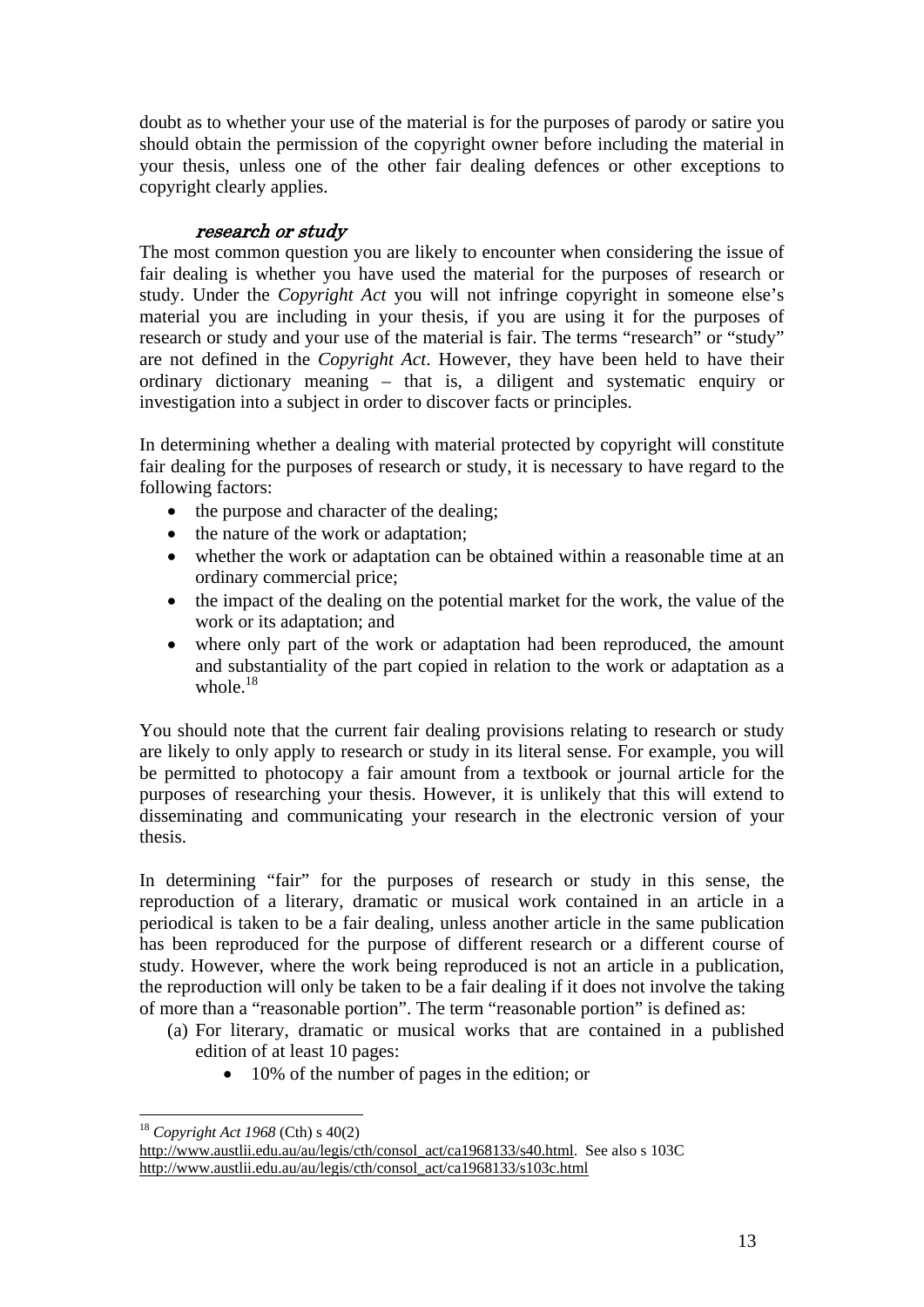- if the work is divided into chapters, a single chapter.
- (b) For a published literary work or dramatic work in electronic form:
	- 10% of the number of words in the work; or
	- if the work is divided into chapters, a single chapter.<sup>19</sup>

However, it is unclear whether the fair dealing exception for the purposes of research or study will extend to the dissemination and communication of your research in your thesis when it subsequently becomes published in print or electronic format. Therefore, as a risk management strategy we suggest that you obtain permission to use all of the materials you wish to include in your thesis from the copyright owner, unless they do not constitute a substantial part or one of the other fair dealing defences or other exceptions to copyright clearly applies.

There are also a number of other specific exceptions to copyright which may enable you to include material protected by copyright in your thesis without seeking permission from the copyright owner. However, you should note that these exceptions only apply in specific circumstances.<sup>20</sup>

**If you are in any doubt as to whether any of the defences or other exceptions to copyright will apply, you should always first seek the permission of the copyright owner before including third party material protected by copyright in your thesis.** 

## I Criminal provisions

You should also be aware that as a result of recent amendments to the *Copyright Act*, the criminal provisions regarding copyright infringement have been significantly strengthened. The *Copyright Act* now makes it a criminal offence for the infringement of copyright in a number of circumstances, with the imposition of on the spot fines and terms of imprisonment.<sup>21</sup> This highlights the fact that copyright infringement is treated seriously in law. To avoid any issues of criminal liability for copyright infringement, you should obtain permission from the copyright owner to include the material in your thesis.

## J Moral and performers' rights

When including material in your thesis it is also important to be aware of moral and performers' rights. Moral rights are personal rights which belong to the author or

 $\overline{a}$ <sup>19</sup> *Copyright Act 1968* (Cth) s 40(2)

http://www.austlii.edu.au/au/legis/cth/consol\_act/ca1968133/s40.html.<br> $\frac{20}{20}$  For a list of these exceptions please consult your academic institutions copyright guidelines. Also see Anne Fitzgerald, *Intellectual Property* (2<sup>nd</sup> ed, 2002) 98-102; Anne Fitzgerald and Brian Fitzgerald *Intellectual Property in Principle* (2004) 172-182. You should note that further exceptions to copyright were introduced by the recent amendments in the *Copyright Amendment Act 2006* (Cth), for example, see *Copyright Act 1968* (Cth) s 200AB. 21 *Copyright Act 1968* (Cth) s 132AA-132AO, 248PA-24QH.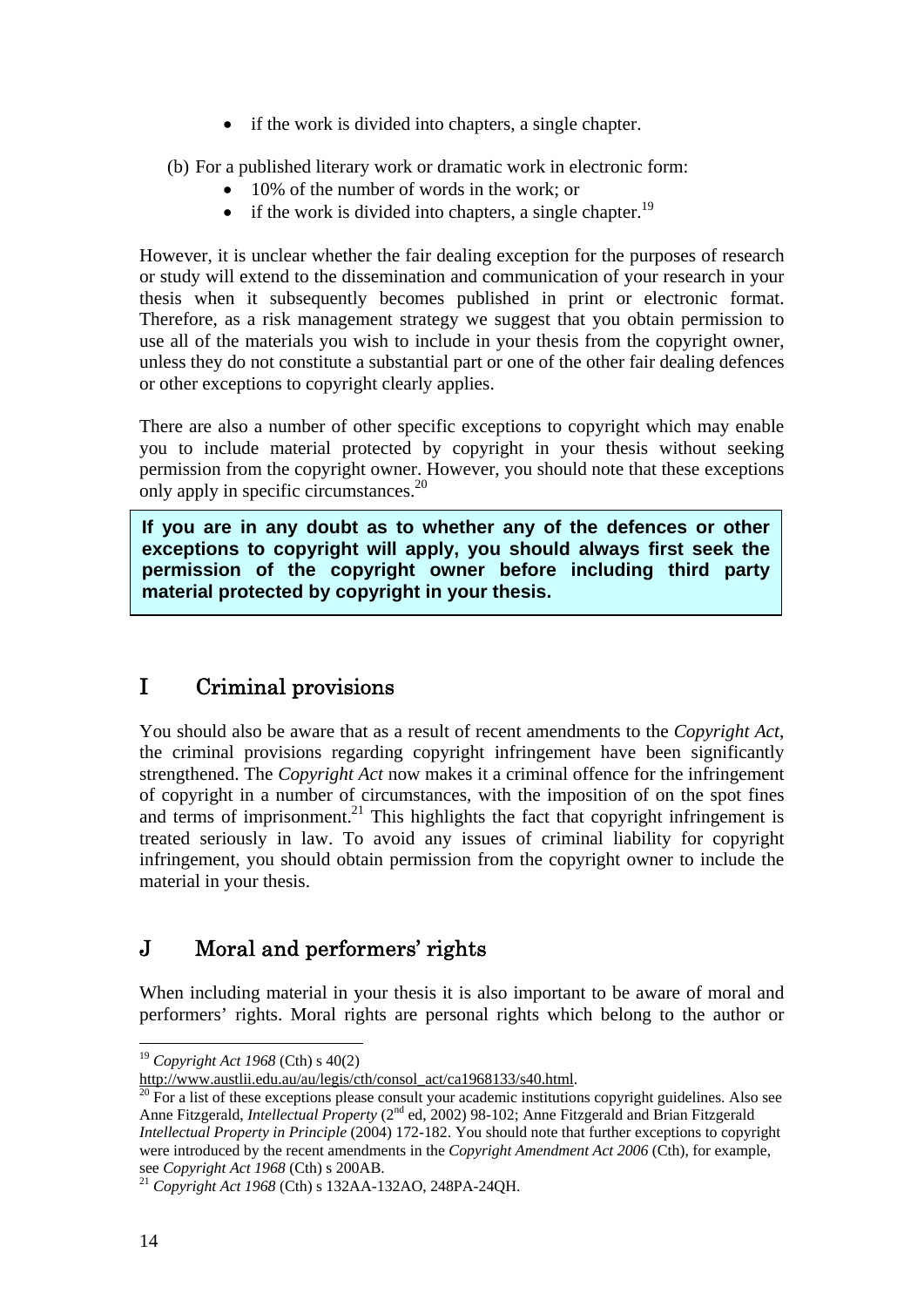creator of the work and exist independently from the exclusive rights already mentioned, which an author or creator may exercise over their work.<sup>22</sup> There are three types of moral rights:

- 1. the right of attribution of authorship which involves the right to be identified as the author of the work if any "attributable acts" are done in respect of the work;
- 2. the right not to have authorship falsely attributed; and
- 3. the right of integrity of authorship which involves the right not to have the work subjected to derogatory treatment which would demean the creator's reputation.

In this regard, you should note that the right of attribution and integrity only apply in relation to a substantial part of the material and therefore will not be infringed where the dealing is with an insubstantial part.<sup>23</sup> Furthermore, the right of attribution and integrity are interpreted on a basis of reasonableness and subsequently they will not be infringed where a person's conduct is found to be reasonable in the circumstances. $24$ When considering issues of moral rights, you should also note that it is possible to obtain the consent of the moral rights owner to do certain acts, which may otherwise infringe their moral rights. $^{25}$ 

Performers' are also granted a number of rights in relation to their live performances, which will be of particular significance to students completing their thesis in the creative industries or performing arts disciplines. Under the category of performers' rights, performers (for example theatrical performers, dancers and singers) have the right to take action against any unauthorised use of a performance - for example recording or communicating a performance to the public without the authority of the performer - during the protection period of a performance.<sup>26</sup> Recent amendments have also been made so that performers' can now claim ownership of the copyright in the sound recordings of their performances. $27$ 

You should note that since Australia's accession to the *WIPO Performances and Phonograms Treaty*, performers have also been granted moral rights in their performances. However, the performers protected under these provisions will be limited to those whose performance consists of sounds, including the conductor of a musical work.

## K Once I have permission, is there anything I cannot do with the material?

Once you have permission from the copyright owner to copy or reproduce the work in your thesis and subsequently communicate it online, you still must:

<sup>&</sup>lt;sup>22</sup> For a discussion of moral rights see Anne Fitzgerald, *Intellectual Property* ( $2<sup>nd</sup>$  ed, 2002) 77-83; Anne Fitzgerald and Brian Fitzgerald *Intellectual Property in Principle* (2004) 118-124.<br>
<sup>23</sup> Copyright Act 1968 (Cth) s 195 AR, AS.<br>
<sup>24</sup> Copyright Act 1968 (Cth) s 195 AR, AS.<br>
<sup>25</sup> Copyright Act 1968 (Cth) s 195 AW,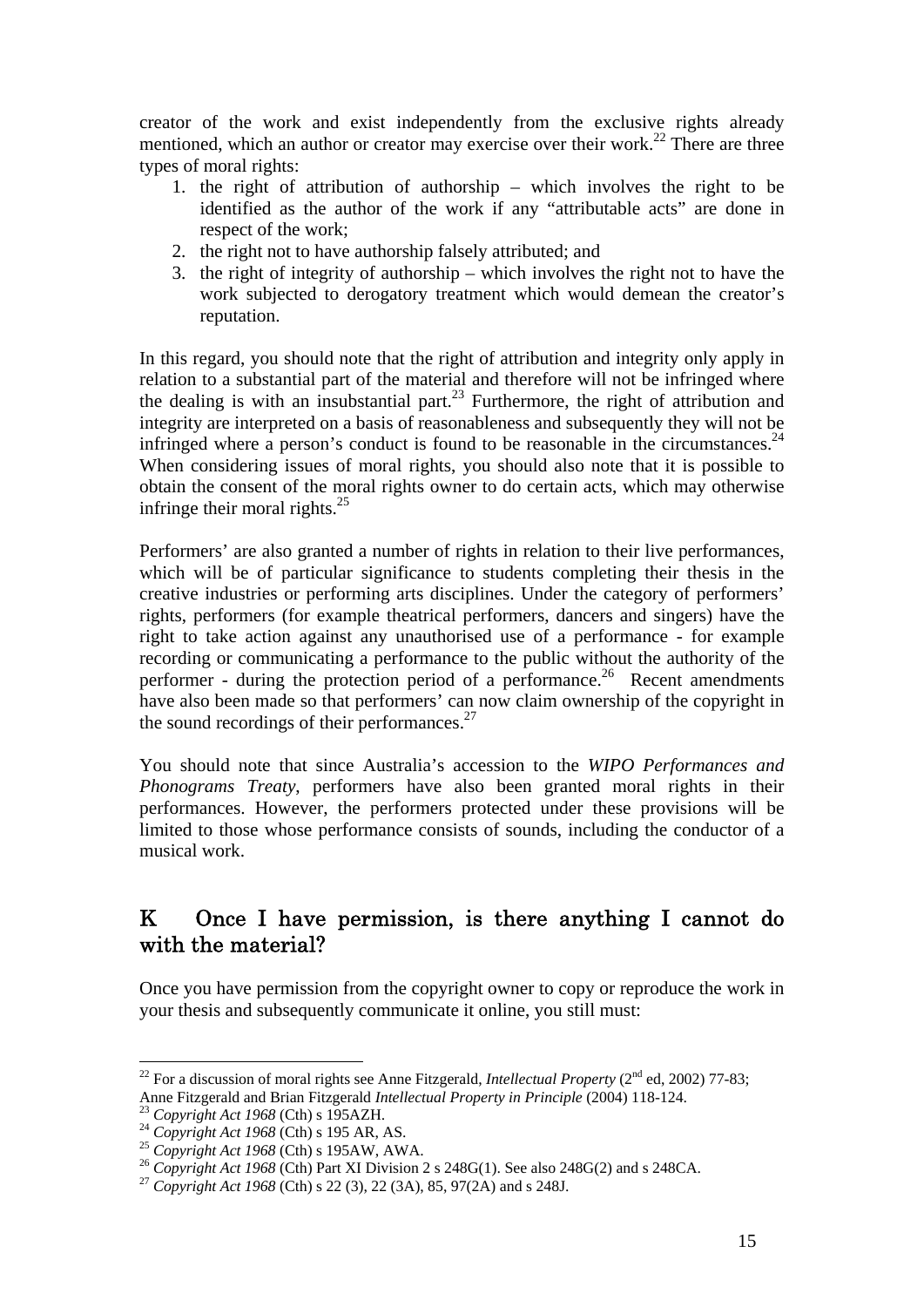- credit the work to the original author and the source of the material used, for example through correct referencing in a footnote, endnote or in-text reference; and
- unless otherwise agreed state whether you have altered the work from what the author originally produced; and
- unless otherwise agreed not do anything which could damage the author's honour or reputation, for example altering, mutilating or distorting the work in a way that has an adverse effect on the author's honour or reputation; and
- not do anything with the copyright material which goes beyond the scope of the permission you have obtained from the copyright owner.

Remember you should also be guided by your academic institution's Academic Code of Conduct when including third party material in your electronic thesis.

## L How should I go about obtaining the permission of the copyright owner in order to use their material?

We suggest you follow the following steps:

- 1. Check the source of the work (for example, a textbook or image) to see if there is a licence covering the work that authorises your use of the material; and if not
- 2. Determine who you think owns the copyright in the material that you want to include in your thesis; but
- 3. If you are unsure as to who owns the copyright, write to the publisher of the source of the material requesting the details of the copyright owner; and then
- 4. Check the website or other information of the copyright owner (ie the publisher's website) to see if there is a licence covering the work that authorises your use of the material; and if not
- 5. Write to the copyright owner stating the material that you want to use, how you intend to use it, and request their permission for that use, by using the Model Third Party Copyright Permission Request Letters (See Appendices 1, 2 and 3 which are explained in paragraph N). If the copyright owner does not reply within 6 weeks, write a follow up letter or make a follow up phone call. If you have difficulty in contacting the copyright owner, you should contact your supervisor, academic faculty and university copyright officer for assistance; and
- 6. Record the permission you have obtained from the copyright owner in your thesis, either under the image, diagram or text in your electronic thesis, or in a list of permissions for third party material in your electronic thesis; and
- 7. Keep a comprehensive record of all copyright material which you are incorporating into your thesis, by using the Copyright Compliance Table (See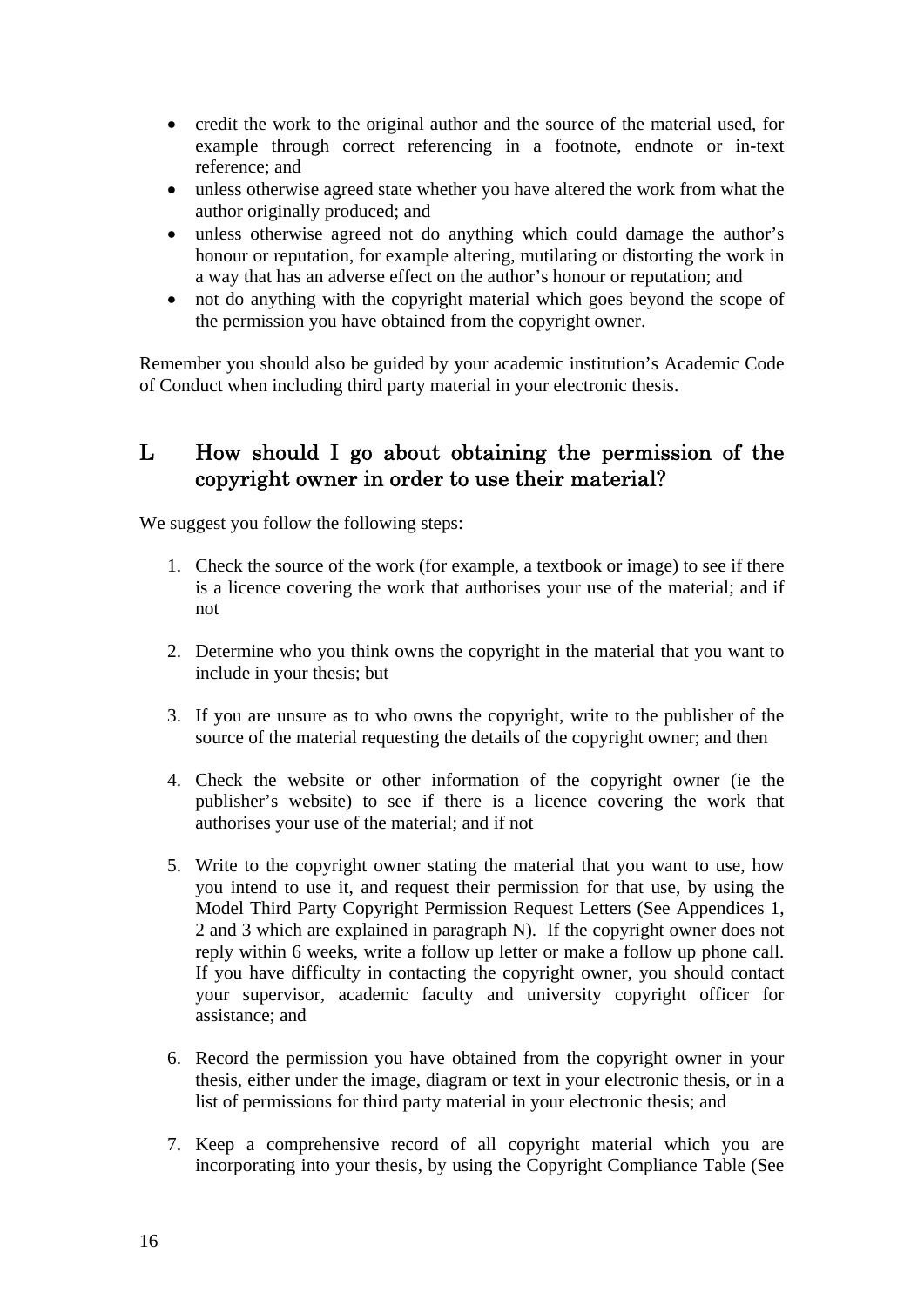Appendix 5). This Table records the amount of such material in relation to the whole thesis, the location of that material within the thesis, the nature of that material, whether a substantial part of the copyright material is used, any applicable copyright exceptions and any permissions sought and obtained from copyright owners; and

- 8. Decide on the type of end user licence you wish to use for your thesis;
- 9. You should note that some publishers may ask for a payment for the use of their material. If that happens, ask your supervisor or academic institution on the policy of paying for the use of copyright material. If you do not wish to pay for the use of the material, you should consider one of the following options:
	- Removing the material from your thesis; or
	- Paraphrasing it in your own words, ensuring you reference the original work correctly; or
	- Ensure your use of the material does not constitute a substantial part or clearly falls within one of the fair dealing defences or other exceptions.

## M The types of copyright licences you need to be aware of

A licence is a permission or authorisation from the copyright owner to use their material by dealing with it in ways which fall within the copyright owner's exclusive rights. A licence can be exclusive (the licensee is the only person who can use the material in the ways covered by the licence) or non-exclusive (the right to exercise one or more of the copyright owner's rights in the material, but not to the exclusion of the copyright owner or other licensees); and may be granted in express terms by the copyright owner or arise by implication. The licensing of copyright in your thesis is something which you will need to be particularly aware of, as you will most likely be required by your academic institution to deposit an electronic copy of your thesis with the relevant repository. In this regard, there are four types of licences which you are likely to encounter.

### 1 Deposit licence

Firstly, you as the copyright owner of your thesis will be required to enter into a deposit licence, with the online repository which stores the electronic theses. A deposit licence will be required by the relevant repository in order to clarify what rights they have to store, manage and organise your thesis while it is stored within the repository. In general, repositories will be seeking to rely on a non-exclusive licence from you, as the copyright owner of the thesis. You will need to ensure that all of the rights you wish to include in the end user licence are incorporated in the deposit licence between yourself and the repository.

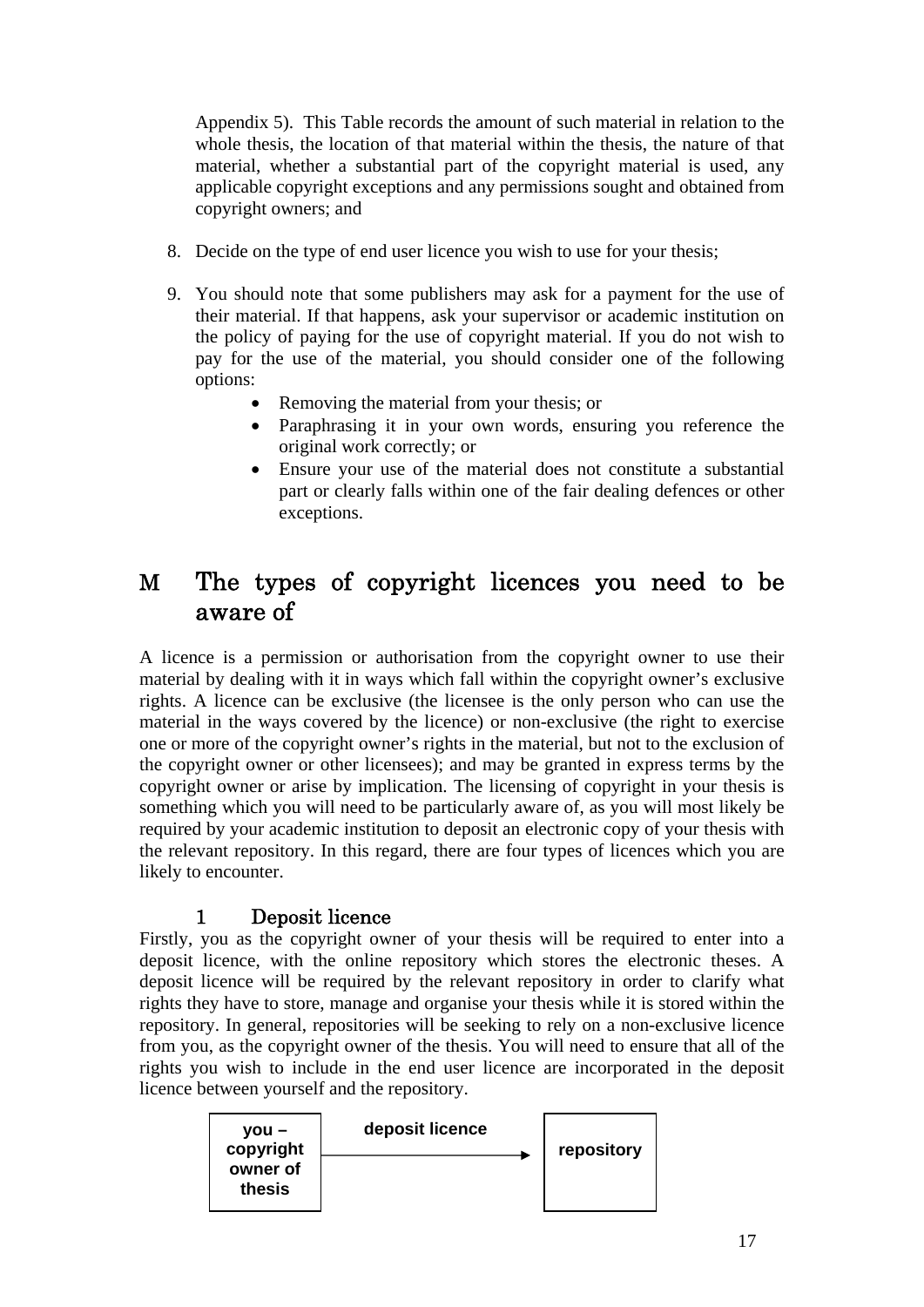## 2 End user licence

The end user – the person who downloads your thesis – should be clearly informed about the specific activities of use and re-use that they are permitted to make with your thesis, through the end user licence. To ensure that end users are clearly informed about the uses they are permitted to make with your thesis, one option is to licence your thesis with one of the standard open content licences, such as a Creative Commons licence. However, if you are choosing one of the standard open content licences, you need to bear in mind whether you are intending to publish your thesis commercially at a later stage as applying such a licence may have an impact on your ability to secure a commercial publishing agreement. For an explanation of the different types of Creative Commons licences you may wish to licence your thesis under, see Appendix 4.



## 3 Third party licence

Where you have included third party copyright material in your thesis and obtained the permission of the copyright owner to deposit that material, it will be necessary to ensure that they have granted you a licence to use that material in accordance with the end user licence you are licensing your thesis under. (See Appendix 1 Model Third Party Copyright Permission Request Letters 1 for a third party licence, or Appendix 2 and 3 if you obtain a third party licence and also wish to licence your thesis under a Creative Commons licence)



## 4 Publisher licence

If you have previously published parts of your thesis as journal articles or in other publications, you will need to determine who owns the copyright in those publications. If you have assigned copyright to someone else, for example, the publisher of the journal, you will need to obtain the permission of the copyright owner before entering into the deposit licence and deciding upon an end user licence.

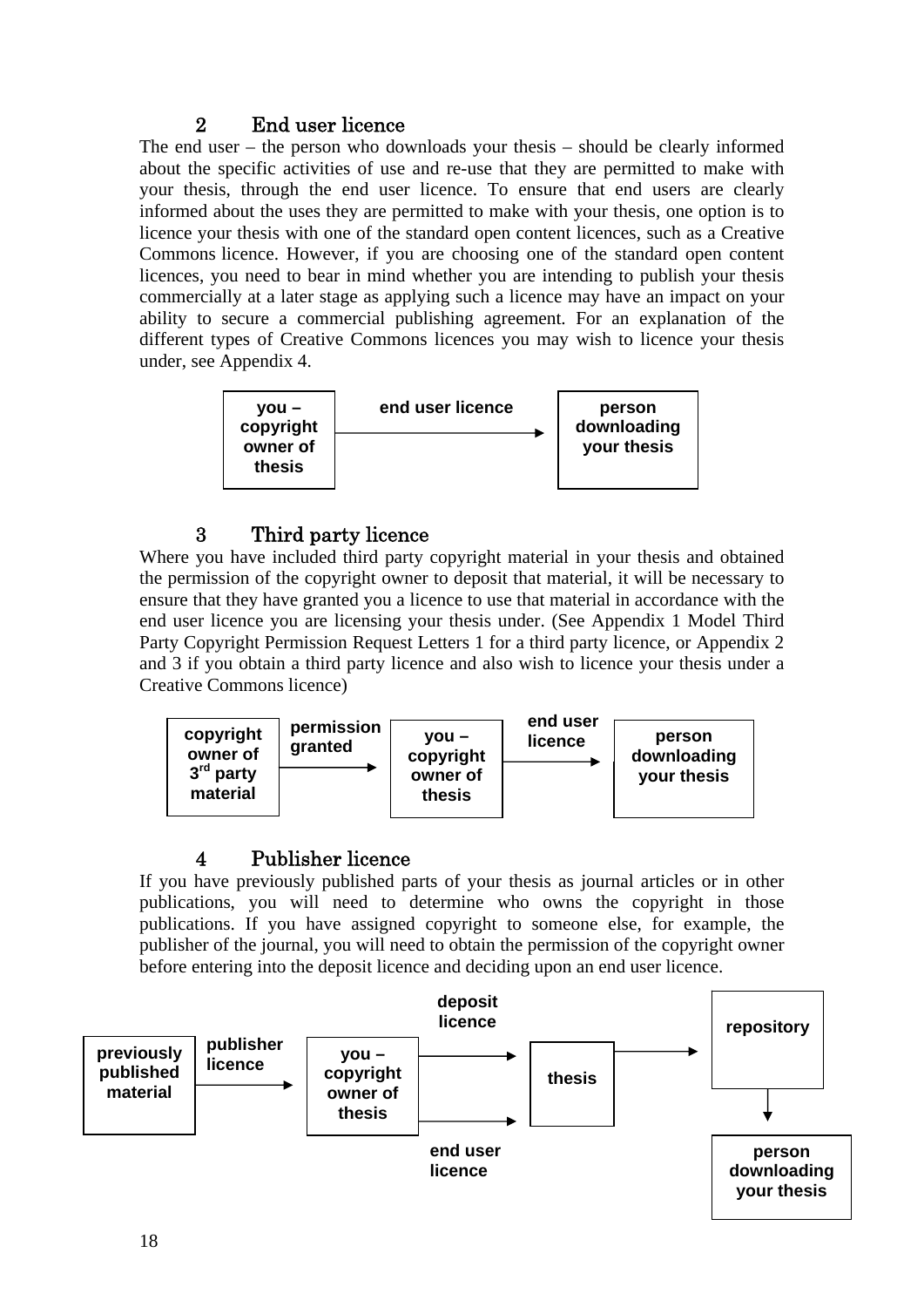## N Which Model Third Party Copyright Permission Request Letter to Use?

The Model Letters in Appendices 1, 2 and 3 are designed to apply to a variety of situations:

### **The Appendix 1 Letter**

This Letter is used for obtaining a non-exclusive third party licence to permit you to use third party copyright material in the online digital version of your thesis. This permission will at least allow end users to view and read this material in your online thesis. However, it is unclear whether this permission would allow end users to download, print out, copy, disseminate or re-use this material (although downloading and printing out a copy of this material might be permitted under the fair dealing exceptions of the *Copyright Act*).

If you want to ensure that your end-users have permission from the copyright owner to download, print, copy, disseminate and re-use this material, it is recommended that you use the Appendix 2 or the Appendix 3 Letters.

### **The Appendix 2 and Appendix 3 Letters**

These Letters are used for obtaining a non-exclusive licence to use third party copyright material in the online digital version of your thesis (as under the Appendix 1 Letter) and to also obtain permission from the copyright owner to licence the material to end users under a Creative Commons licence, allowing end users to download, print, copy, disseminate this material. Both Letters enclose the attachment on Creative Commons licences (see Appendix 4).

The Appendix 2 Letter is shorter and is designed for you to insert which Creative Commons licence you want for end users. This will require you to choose a Creative Commons licence from the attachment and insert it into the Letter.

The Appendix 3 Letter is longer and is designed to give the copyright owner the freedom to choose which Creative Commons Licence will be used for end users. You can influence the copyright owner's decision by indicating in the appropriate circle which Creative Commons licence you would like to apply, however the final decision rests with the copyright owner.

You may have to use your best judgement in deciding which Letter to use. Some copyright owners may be more likely to sign a one page request (the Appendix 2 Letter) rather then having to read through a longer document. Other copyright owners may want the freedom to select which Creative Commons licence will apply to their work (the Appendix 3 Letter), even though they may agree with the Creative Commons licence that you have selected.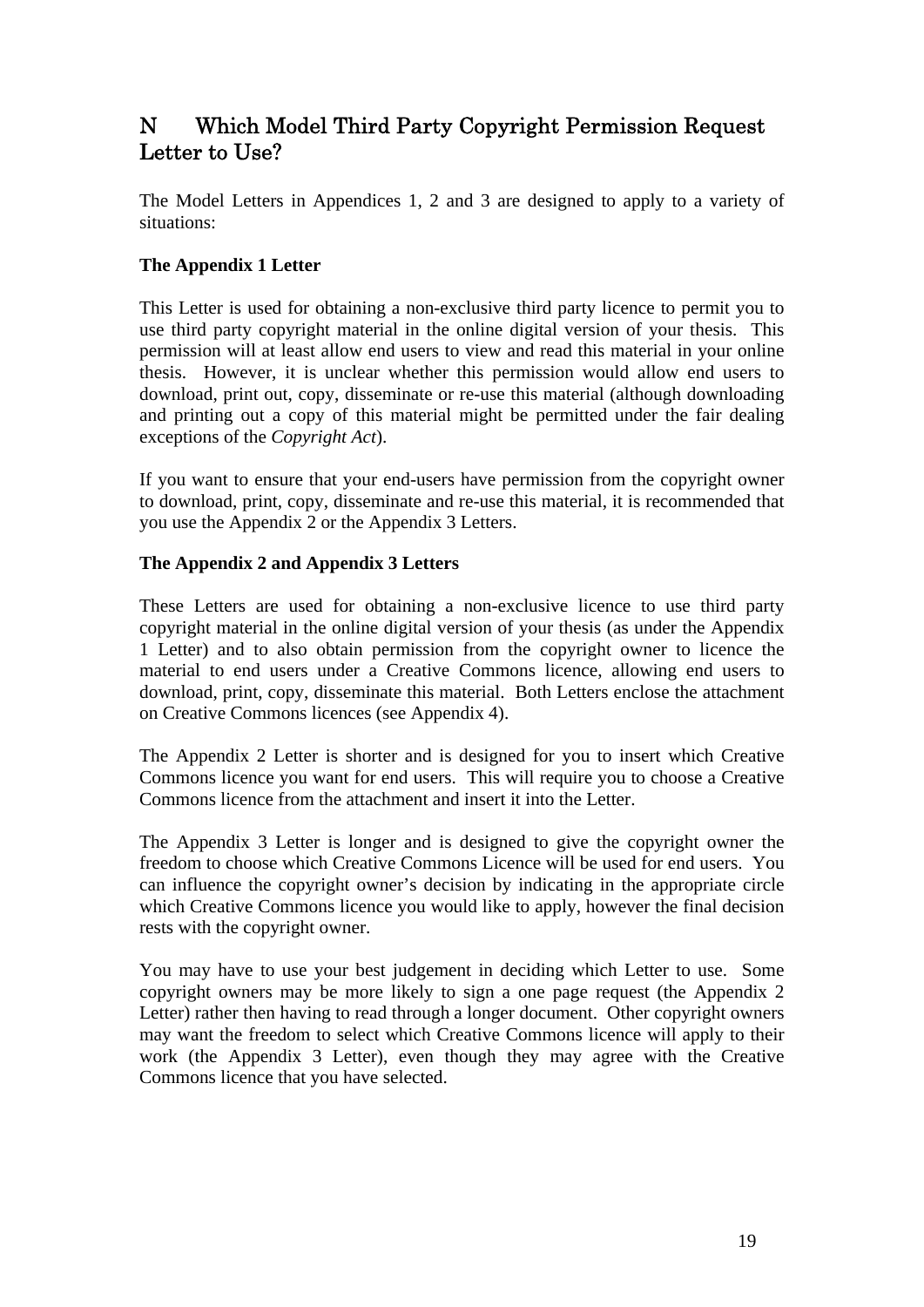## O Common scenarios you may encounter

### Scenario 1

Peter reproduces four diagrams from a textbook in order to illustrate a chapter in his electronic thesis which is made available online. Has Peter infringed copyright?

In this scenario the diagrams which Peter has reproduced will be classified as an "artistic work" and thus will be protected by copyright. Therefore, Peter will be prevented from exercising a number of rights in relation to the diagrams, including reproducing them in his electronic thesis, unless he has first obtained the permission of the copyright owner or one of the defences or other exceptions to copyright applies. The fair dealing defences, for example for research and study, have potential but uncertain application when the electronic thesis is communicated online.

However, as Peter has reproduced each diagram in its entirety and given that each diagram constitutes a work in itself, Peter will have reproduced/communicated a whole or substantial part of the diagram. Therefore, to avoid any risk of infringement, we suggest that Peter seeks the permission of the copyright owner before including the diagrams in his electronic thesis.

### Scenario 2

Jane reproduces a photograph which she has found on the internet for the purposes of illustrating one of her chapters of her electronic thesis which is made available online. Has Jane infringed copyright?

In this scenario the photograph which Jane has reproduced in her electronic thesis will be protected by copyright, as it falls within the definition of an "artistic work". Accordingly, Jane will be prevented from exercising a number of rights in relation to the photograph, including reproducing the photograph in her electronic thesis unless the permission of the copyright owner has been obtained or one of the defences or other exceptions to copyright applies. The fair dealing defences, for example for research and study, have potential but uncertain application when the electronic thesis is communicated online.

Each photograph will be a work in itself, therefore, as Jane has reproduced in her thesis the whole of the photograph, she will have reproduced a whole or substantial part. Therefore, to avoid any risk of infringement, we suggest that Jane seeks the permission of the copyright owner before including the photograph in her electronic thesis.

### Scenario 3

David reproduces as part of his appendix in his electronic thesis which is made available online, nine pages of text from the main argument in a textbook. Has David infringed copyright?

In this scenario the text which David has reproduced in his electronic thesis will be protected by copyright, as it falls within the definition of a "literary work". Therefore,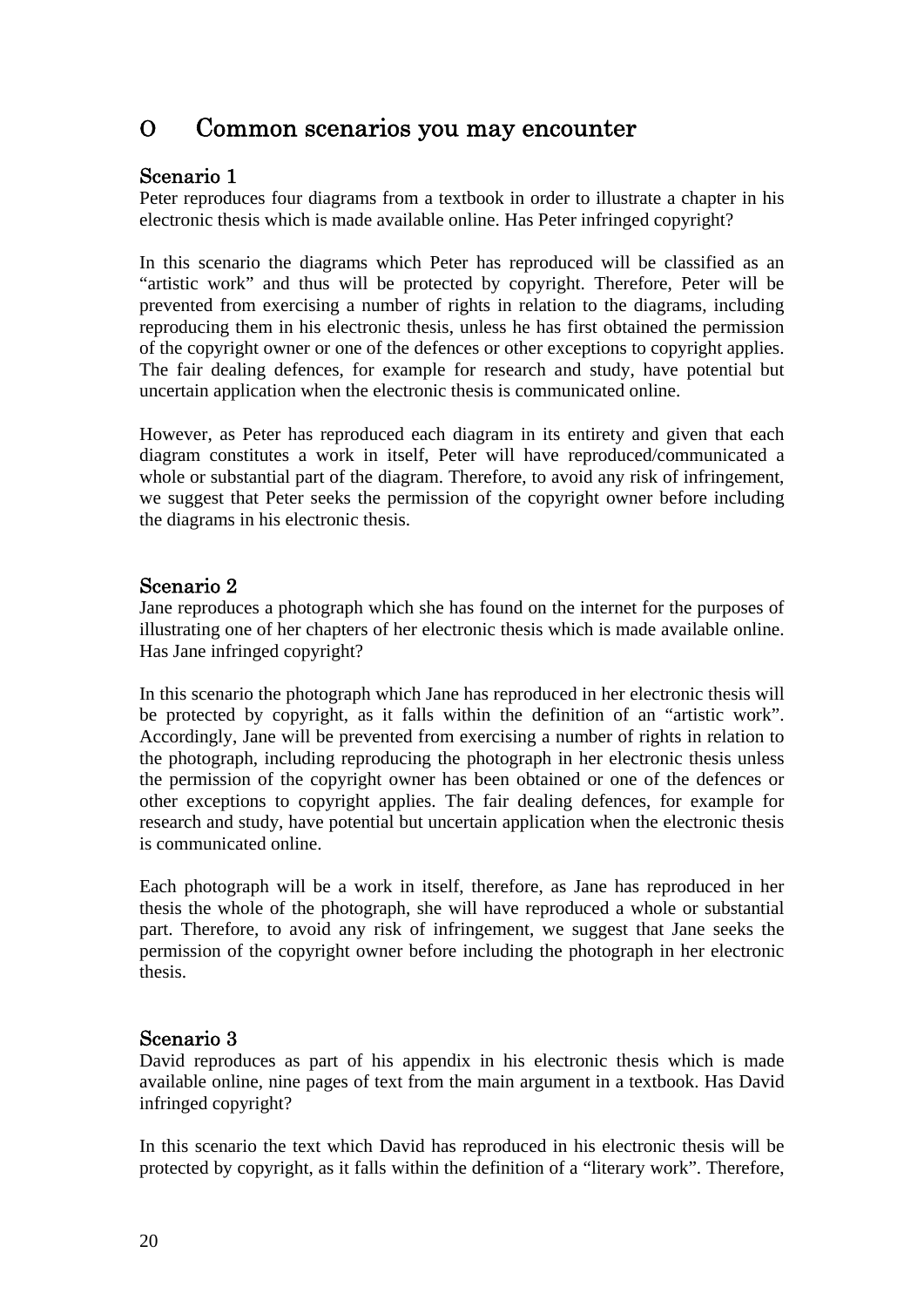David will be prevented from exercising a number of rights in relation to the text, including reproducing the text in his electronic thesis unless he has first obtained the permission of the copyright owner or one of the defences or other exceptions to copyright applies. The fair dealing defences, for example for research and study, have potential but uncertain application when the electronic thesis is communicated online. However, it would seem unlikely that any of the fair dealing defences would apply, given that the nature of David's dealing is unlikely to be interpreted as fair.

When considering whether David has reproduced a substantial part of the text, it will be necessary to consider the quality of the nine pages taken and the importance which these nine pages bear in relation to the whole of the textbook. Given that these nine pages form part of the main argument in the textbook, it is likely that their quality will be such as to render them an essential or material part of the textbook. Therefore, to avoid any risk of infringement, we suggest that David seeks the permission of the copyright owner before including the nine pages of text in his electronic thesis.

### Scenario 4

Mary reproduces in her electronic thesis which is made available online, two sentences of introductory text from a 54 page journal article. Has Mary infringed copyright?

In this scenario the text which Mary has reproduced in her electronic thesis will be classified as a "literary work". Therefore, provided the text constitutes a substantial part, Mary will be prevented from exercising a number of rights in relation to the text, including reproducing the text in her thesis unless she has first obtained the permission of the copyright owner or one of the defences or other exceptions to copyright applies. The fair dealing defences, for example for research and study, have potential but uncertain application when the electronic thesis is communicated online.

When considering whether the sentences which Mary has reproduced in her thesis will constitute a substantial part of the article, it will be necessary to consider the quality of the sentences taken and the importance that the sentences bear in relation to the whole of the journal article. Given that the sentences taken from part of the introductory text of the article, it is likely that its quality and importance in relation to the whole of the journal article will not be significant enough to mean it an essential or material part of the journal article.

Therefore, it is unlikely that Mary will have reproduced a substantial part of the journal article in her electronic thesis, thus Mary will not have infringed copyright in this scenario, although there may be a separate issue of academic dishonesty involved for a failure to reference the material correctly.

### Scenario 5

William reproduces in his electronic thesis which is made available online, a photograph for the purposes of critiquing it in one of his chapters. Has William infringed copyright?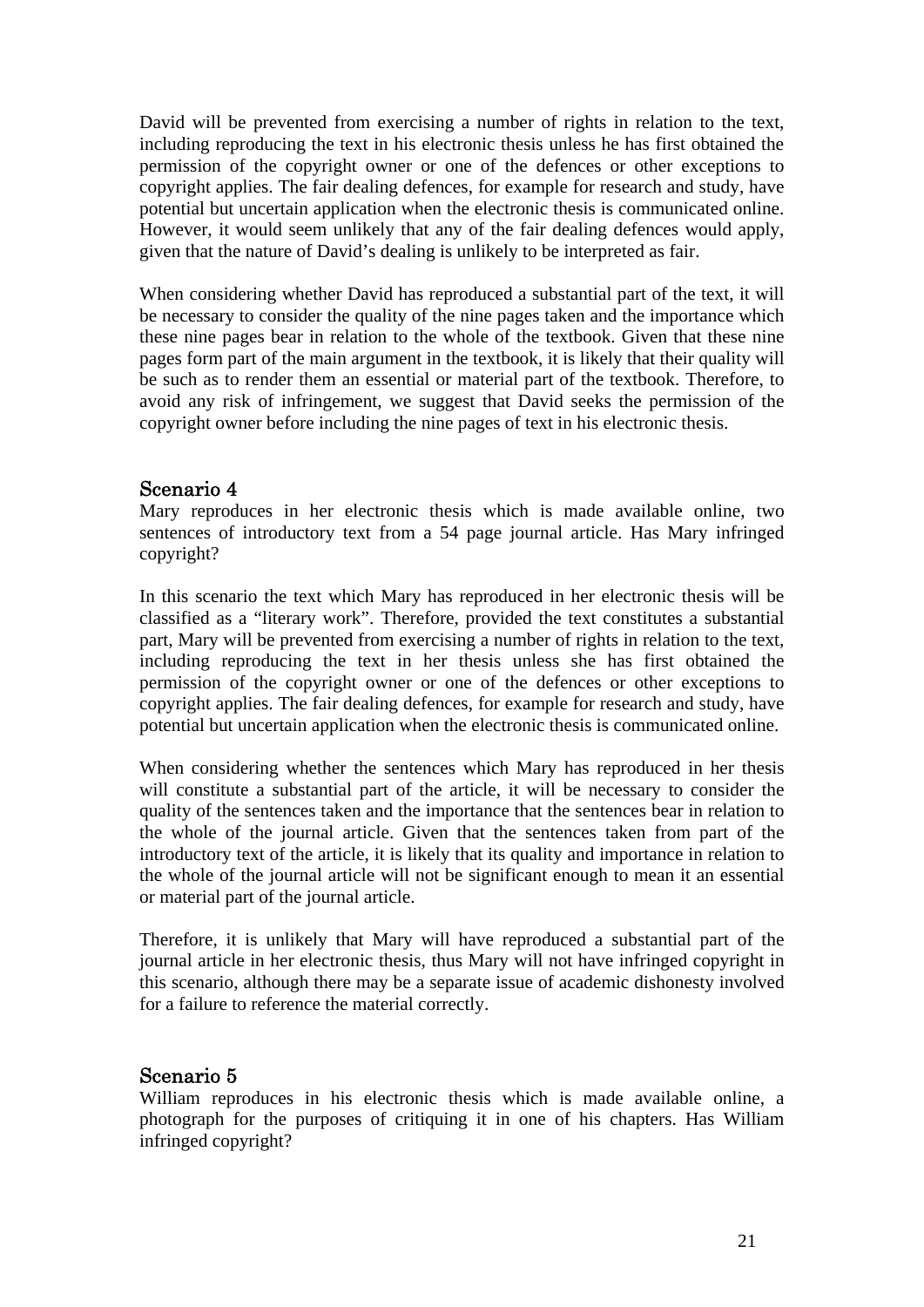In this scenario the photograph which William has reproduced in his thesis will be protected by copyright as it falls within the definition of an "artistic work". Accordingly, William will be prevented from exercising a number of rights in relation to the photograph, including reproducing the photograph in his thesis, unless he has obtained the permission of the copyright owner. Each individual photograph will be a work in itself, therefore, as William has reproduced the whole photograph, he will have reproduced a substantial part.

However, it is also necessary to consider whether there are any defences or other exceptions to copyright which may apply in William's case, considering that he has reproduced the photograph for the purposes of critiquing it in his thesis. Under the fair dealing defence, a person may use material protected by copyright, without the permission of the copyright owner, provided it is for the purpose of criticism or review. In order to invoke this fair dealing defence in this case, William will need to be critically evaluating or analysing the style or merit of the photograph, not simply reproducing the photo as an illustration. William's dealing with the photograph will also need to be fair. In determining "fair", it is necessary to take into account all of the circumstances, including the nature and purpose of William's dealing.

Therefore, in scenario 5, provided William can establish the necessary precondition for criticism or review, he will not have infringed copyright by reproducing the photograph in his thesis.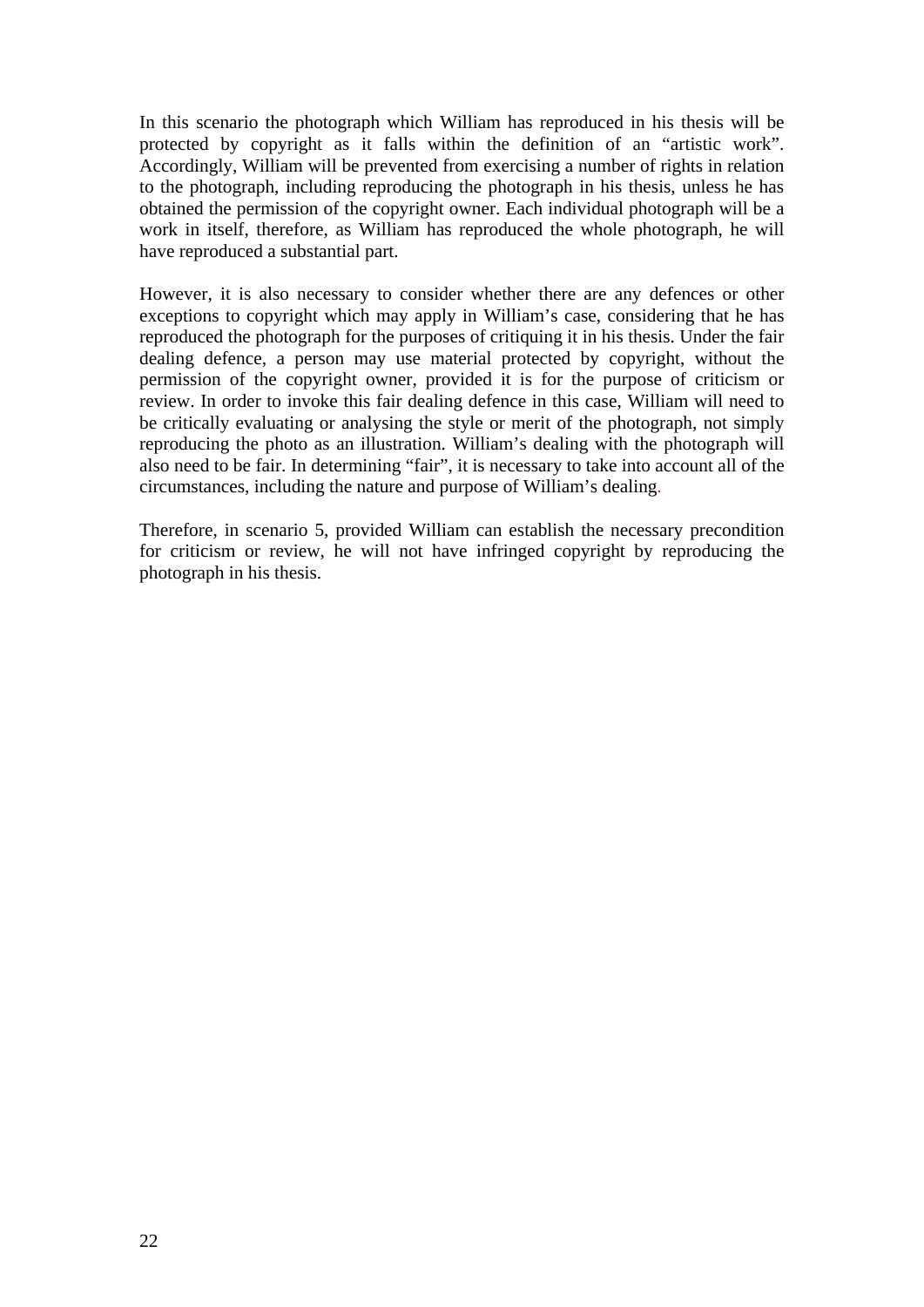### **Model Third Party Copyright Permission Request 1**<sup>28</sup>

[*Copyright owner's details*]

[*Date*]

[*Your name and address details*]

Dear [*Copyright owner's name*]

#### **Request for Copyright Licence**

My name is [*your name*]. I am completing a [*Masters / PhD / Professional Doctorate*] thesis at [*your academic institution*]. I am seeking your permission, in the form of a non-exclusive licence, to include your works in the online digital version of my thesis. The thesis will be available for anyone to access online via the Australian Digital Theses database and our institutional repository [*insert name/URL of repository*]. Your works will be fully and correctly referenced.

My thesis includes the following copyright material: [*Description of work and source*]

From the following works for which I believe you hold the copyright: [*Description of source*]

Please sign below if you agree and return to me a copy. If you do not agree, or do not hold the copyright in the above works would you please notify me of this in writing.

**I \_\_\_\_\_\_\_\_\_\_\_\_\_\_\_\_\_\_\_\_\_ agree to grant you a non-exclusive licence for an indefinite period to include the above materials for which I am the copyright owner, into your online digital thesis. I understand that this thesis will be made available on the internet for online public access via the Australian Digital Theses database and your institutional repository.** 

**Date:** 

**Signature (Copyright Owner)** 

Yours Sincerely,

[*Your Name*]

 $28$  Appendices 1, 2 and 3 have been adapted from the Queensland University of Technology ADT Copyright Owner Request Form, Division of Technology, Information and Learning Support http://www.tils.qut.edu.au/copyrightguide/files/ADT\_copyright\_owner\_request.doc.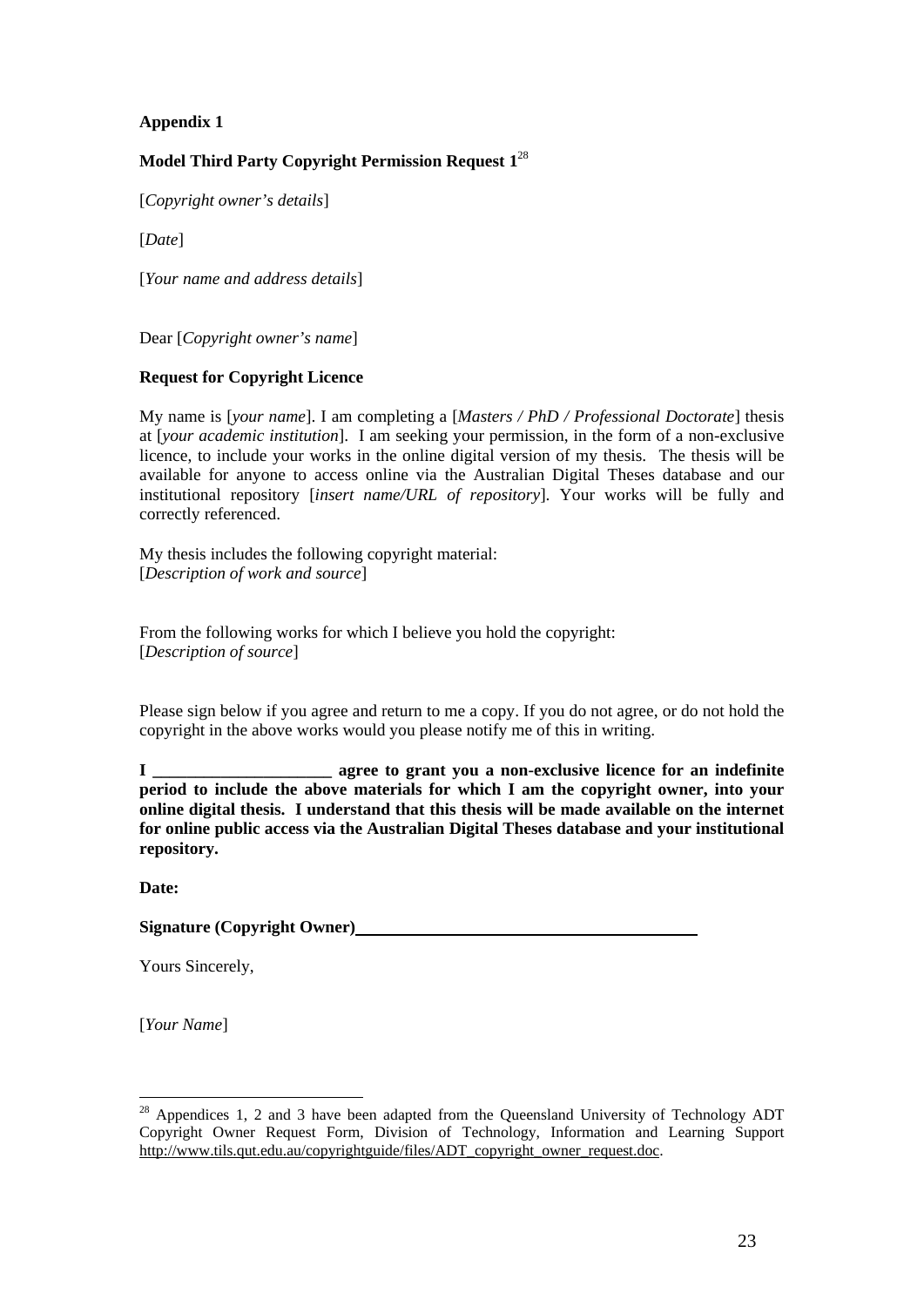#### **Model Third Party Copyright Permission Request 2**

[*Copyright owner's name and address details*]

[*Date*]

[*Your name and address details*]

Dear [*Copyright owner's name*]

#### **Request for Copyright Licence and Creative Commons Licence**

My name is [*your name*]. I am completing a [*Masters / PhD / Professional Doctorate*] thesis at [*your academic institution*]. I am seeking your permission, in the form of a non-exclusive licence, to include your works in the online digital version of my thesis. The thesis will be available for anyone to access online via the Australian Digital Theses database and our institutional repository [*insert name/URL of repository*]. Your works will be fully and correctly referenced.

I am also seeking permission from you to make your works available to the public through my online digital thesis under a [*You choose and insert the details of one of the Creative Commons Licences explained in Appendix 4*]. A full explanation of the Creative Commons licenses is attached. My thesis includes the following copyright material: [*Description of work and source*]

From the following works for which I believe you hold the copyright: [*Description of source*]

If you agree please enter your name in the agreement below, your signature and return a copy to me at the above address.

**I \_\_\_\_\_\_\_\_\_\_\_\_\_\_\_\_\_\_\_\_\_ agree to grant you a non-exclusive licence for an indefinite period to include the above materials for which I am the copyright owner, into your online digital thesis and to permit you to make these works available to the public through your online digital thesis under the Creative Commons licence referred to above. I understand that this thesis will be made available on the internet for online public access via the Australian Digital Theses database and your institutional repository.** 

**Date:** 

**Signature (Copyright Owner)** 

Yours Sincerely,

[*Your Name*]

[*Enclose a copy of the explanation of Creative Commons Licences given in Appendix 4 with this request letter*]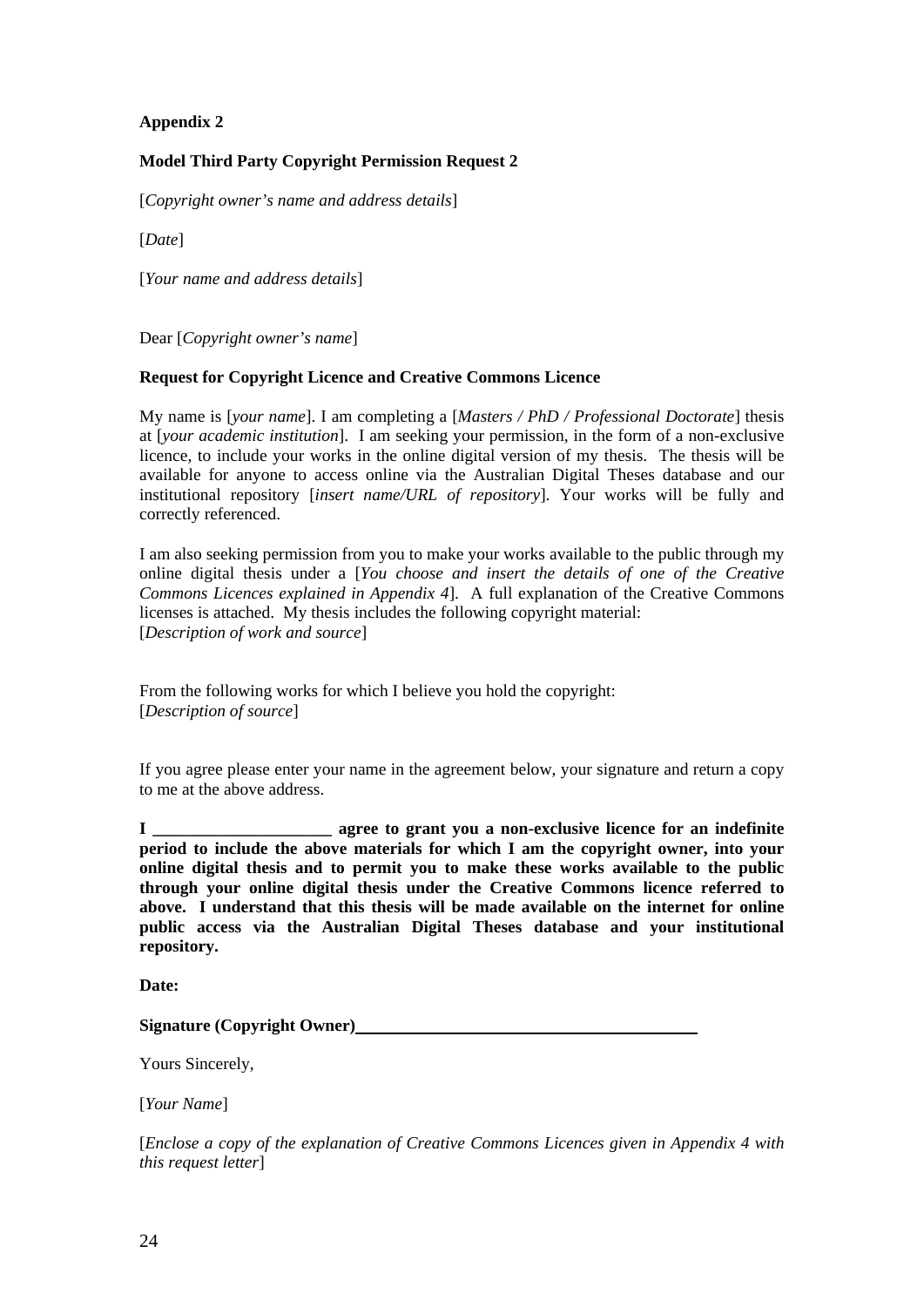#### **Model Third Party Copyright Permission Request 3**

[*Copyright owner's details*]

[*Date*]

[*Your name and address details*]

Dear [*Copyright owner's name*]

#### **Request for Copyright Licence and Creative Commons Licence**

My name is [*your name*]. I am completing a [*Masters / PhD / Professional Doctorate*] thesis at [*your academic institution*]. I am seeking your permission, in the form of a non-exclusive licence, to include your works in the online digital version of my thesis. The thesis will be available for anyone to access online via the Australian Digital Theses database and our institutional repository [*insert name/URL of repository*].

My thesis includes the following copyright material: [*Description of work and source*]

From the following works for which I believe you hold the copyright: [*Description of source*]

I wish to seek from you a limited, non-exclusive licence, for an indefinite period to include these materials for which you hold the copyright, in the online digital version of my thesis to be made available on the ADT database and [*your academic institution*] repository. Your works will be fully and correctly referenced.

Please sign below if you agree and return to me a copy. If you do not agree, or do not hold the copyright in the above works would you please notify me of this in writing.

**I \_\_\_\_\_\_\_\_\_\_\_\_\_\_\_\_\_\_\_\_\_ agree to grant you a non-exclusive licence for an indefinite period to include the above materials for which I am the copyright owner, into your online digital thesis. I understand that this thesis will be made available on the internet for online public access via the Australian Digital Theses database and your institutional repository.** 

In addition, I seek a licence from you to make the copyright material described above, available to the public through my online digital thesis under a Creative Commons licence. A full explanation of the Creative Commons licenses is attached.

I have indicated below which, if any, Creative Commons licence I am seeking permission from [*Copyright owner's name*] to use to make the copyright material described above, available to the public through my online digital thesis by checking and initialling the appropriate circle as the 'Thesis Author'.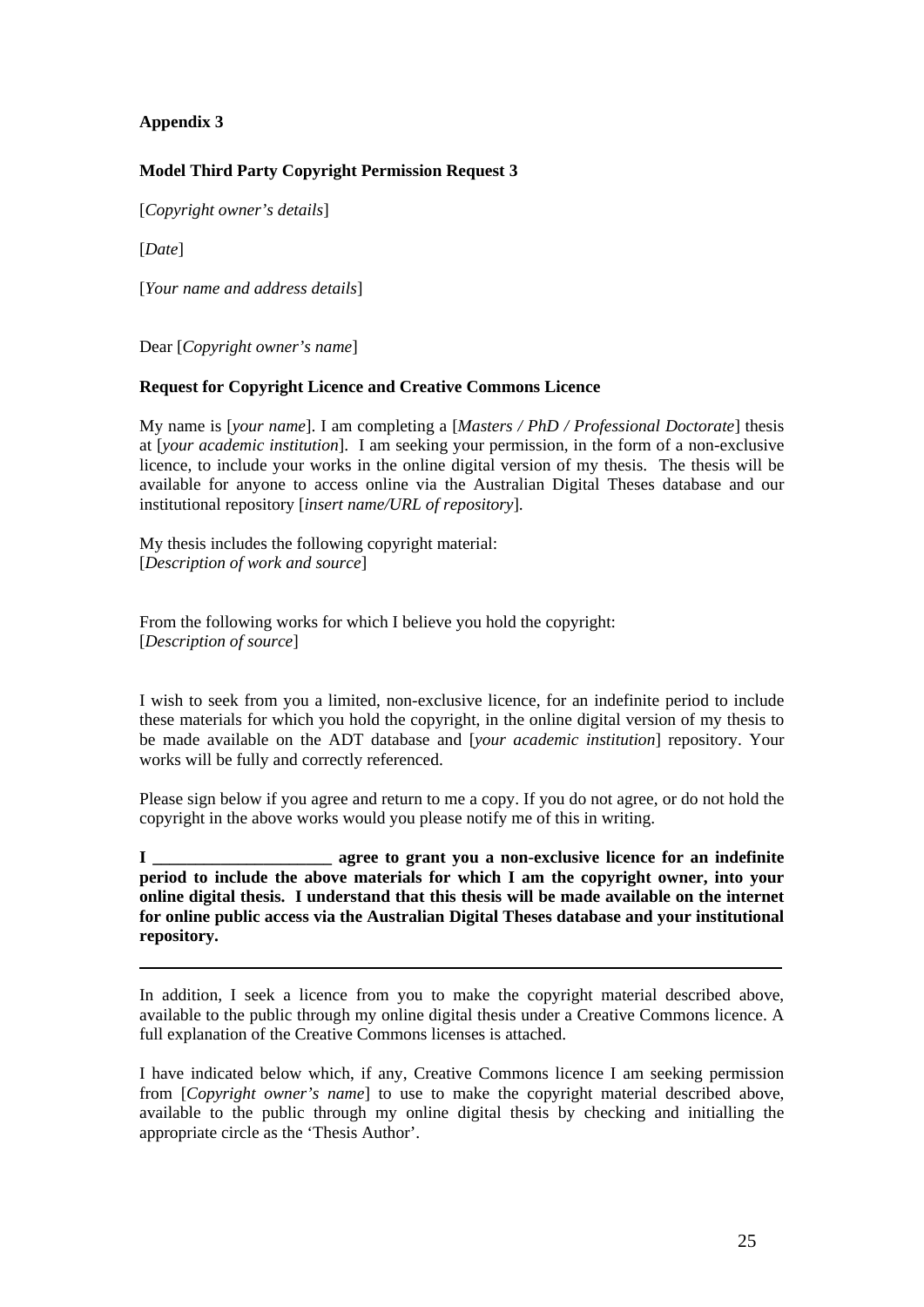[*Copyright owner's name*] has indicated below which, if any, Creative Commons licence [*Copyright owner's name*] agrees to allow [*your name*] to use to make the copyright material described above, available to the public through their online digital thesis by checking and initialling the appropriate circle as the 'Copyright Owner'.

Creative Commons Attribution 2.5 Australia Licence:

- o Thesis Author
- o Copyright Owner

Creative Commons Attribution-Share Alike 2.5 Australia Licence:

- o Thesis Author
- o Copyright Owner

Creative Commons Attribution-Non-Commercial 2.5 Australia Licence:

- o Thesis Author
- o Copyright Owner

Creative Commons Attribution-Non-Commercial-Share Alike 2.5 Australia Licence:

- o Thesis Author
- o Copyright Owner

Creative Commons Attribution-No Derivatives 2.5 Australia Licence

- o Thesis Author
- o Copyright Owner

Creative Commons Attribution Non-Commercial No Derivatives 2.5 Licence

- o Thesis Author
- o Copyright Owner

I do not grant a Creative Commons Licence.

o Copyright Owner

#### **Date:**

**Signature (Copyright Owner)** 

Yours Sincerely,

[*Your Name*]

[*Enclose a copy of the explanation of Creative Commons Licences given in Appendix 4 with this request letter*]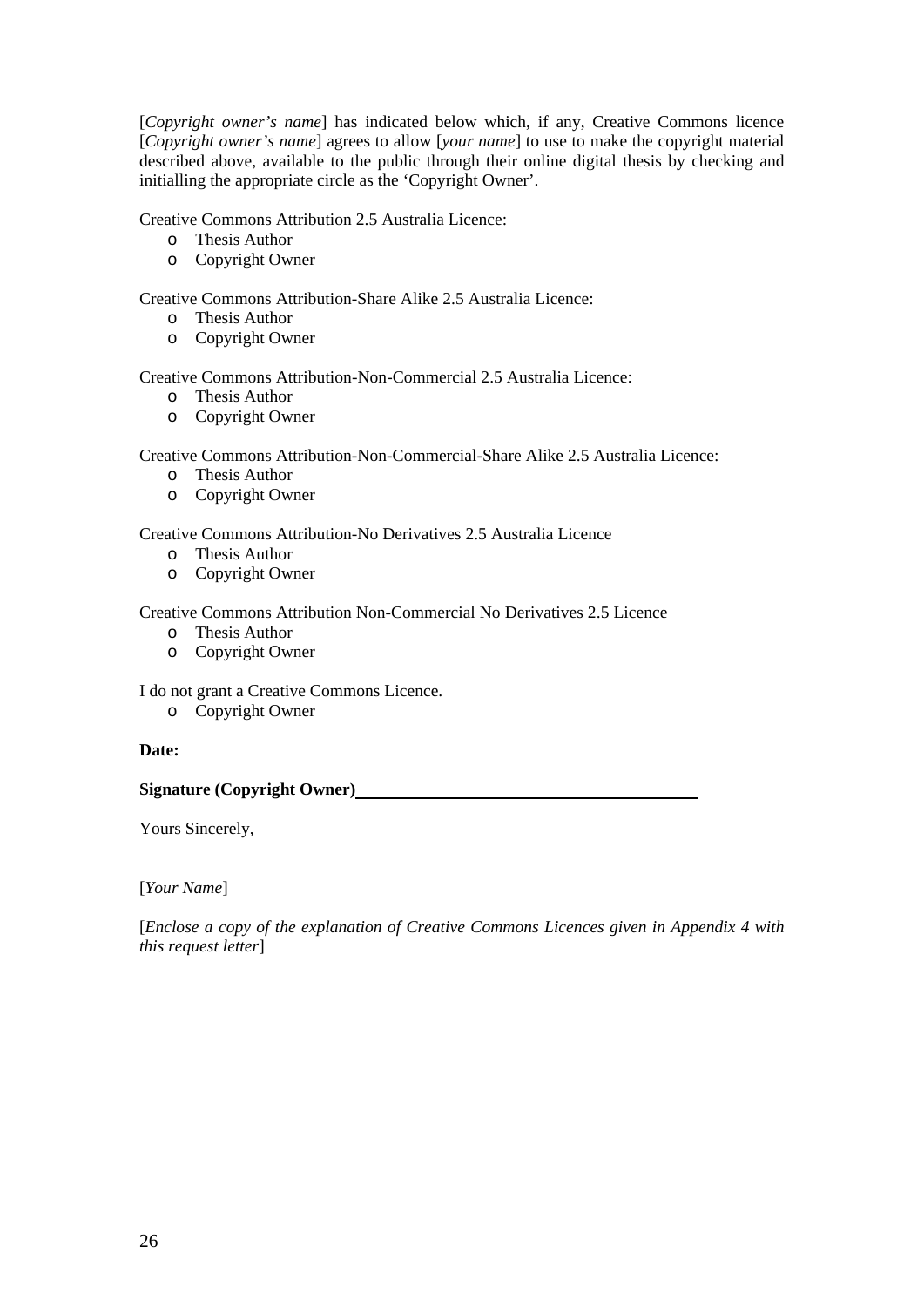#### **Attachment to Model Third Party Copyright Permission Requests 2 and 3:**

#### **Attachment: Creative Common Licenses**

#### **About Creative Commons**

Creative Commons is a non-profit organisation that aims to increase access to creative works by providing flexible copyright options for creators. Creative Commons offers a range of licences that enable authors and artists to make their work more freely available for others to access and use. Creative Commons is similar to the open source software movement, but is aimed at non-software material, such as text, music, films and pictures. Like the open source movement, Creative Commons builds upon the "all rights reserved" of traditional copyright to create a voluntary "some rights reserved" system.

#### **The licensing elements**

The Creative Commons licences currently offer four licensing elements that creators can use to increase or restrict how their work may be used. These are:

**Attribution** – A compulsory element, which applies to all Creative Commons licences. This means that whenever a work is copied or redistributed under a Creative Commons licence, credit must always be given to the creator.

**Non-Commercial** – This lets others copy, distribute, display, and perform the work — and derivative works based upon it — but for non-commercial purposes only.

**No Derivative Works** – Lets others copy, distribute, display, and perform only verbatim copies of a work, not derivative works based upon it.

**Share Alike –** Allows others to distribute derivative works only on the same licensing conditions that govern the original work.

Note: A licence cannot feature both the Share Alike and No Derivative Works options. The Share Alike requirement applies only to derivative works.

#### **Core licences**

By mixing and matching the above licensing elements, creators are able to choose between the following six core licences:

**Attribution (BY)** - This is the most accommodating of the licences offered, in terms of what others can do with your work. It lets others copy, distribute, remix, tweak, and build upon your work, even commercially, as long as they credit you for the original creation. This licence is further specified at http://creativecommons.org/licenses/by/2.5/au/legalcode.

**Attribution Non-commercial (BY-NC)** - This licence lets others copy, distribute, remix, tweak, and build upon your work, as long as it is not for commercial purposes and they credit you as the original author. This licence is further specified at http://creativecommons.org/licenses/by-nc/2.5/au/legalcode.

**Attribution Share Alike (BY-SA)** - This licence lets others remix, tweak, and build upon your work even for commercial purposes, as long as they credit you and license any derivative works under identical terms. This licence is often compared to open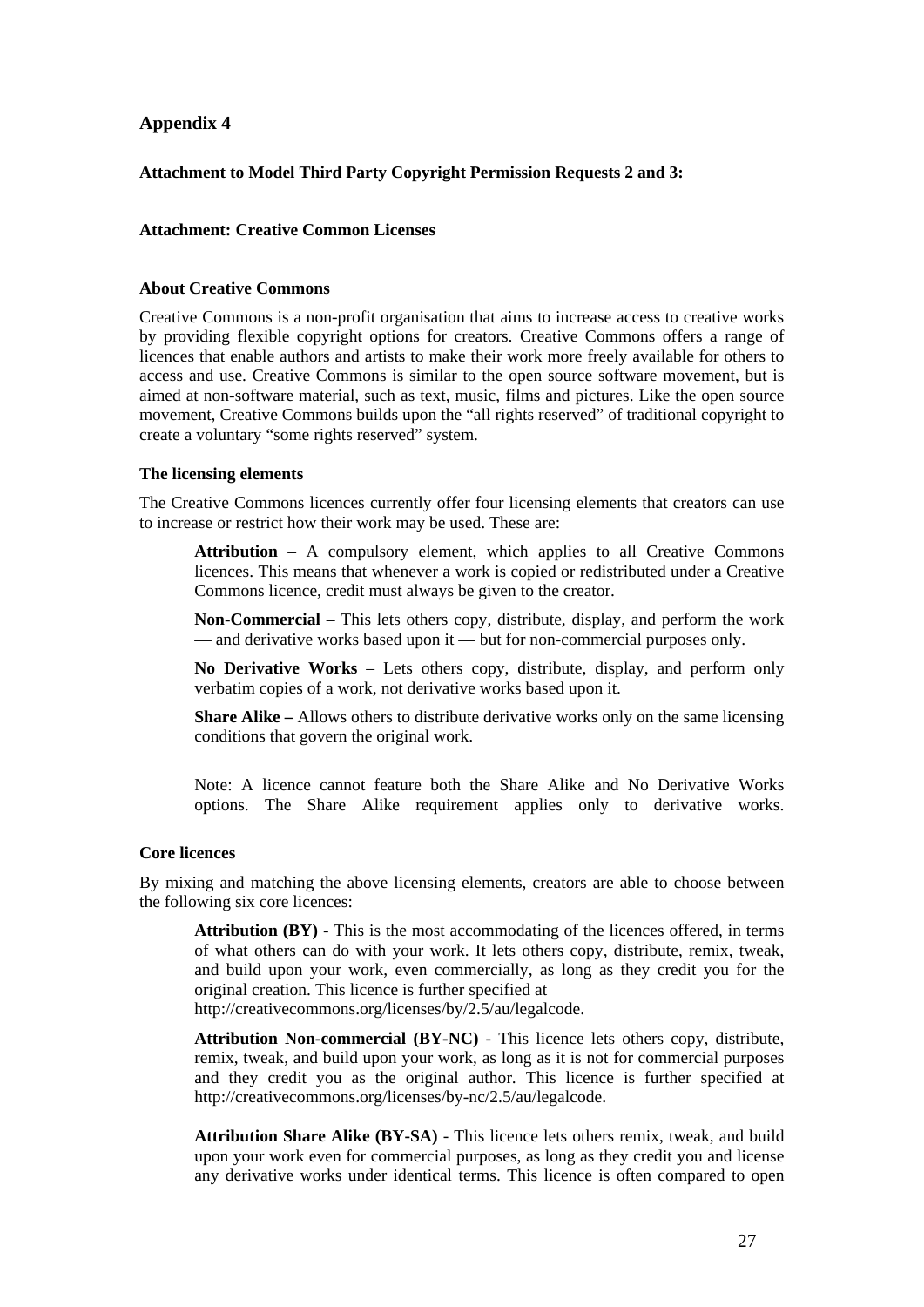source software licences. All new works based on yours will carry the same licence, so any derivatives will also allow commercial use. This licence is further specified at http://creativecommons.org/licenses/by-sa/2.5/au/legalcode.

**Attribution Non-commercial Share Alike (BY-NC-SA)** - This licence lets others remix, tweak, and build upon your work, as long as it is for non-commercial purposes, they credit you and they license their new creations under identical terms. All new work based on the original will carry the same licence, so any derivatives will only allow non-commercial uses. This licence is further specified at http://creativecommons.org/licenses/by-nc-sa/2.5/au/legalcode.

**Attribution No Derivatives (BY-ND)** - This licence allows use of a work in its current form for both commercial and non-commercial purposes, as long as it is not changed in any way or used to make derivative works, and credit is given to the original author. This licence is further specified at http://creativecommons.org/licenses/by-nd/2.5/au/legalcode.

**Attribution Non-commercial No Derivatives (BY-NC-ND)** - This licence is the most restrictive of the six core licences. It is often called the "free advertising" licence because it allows a work to be copied and shared with others as long as it is for noncommercial purposes and credit and a link are provided to the original author. This licence does not allow the creation of derivative works, or the use of the work for commercial purposes. This licence is further specified at http://creativecommons.org/licenses/by-nc-nd/2.5/au/legalcode.

**For more information visit http://creativecommons.org.au or http://creativecommons.org**